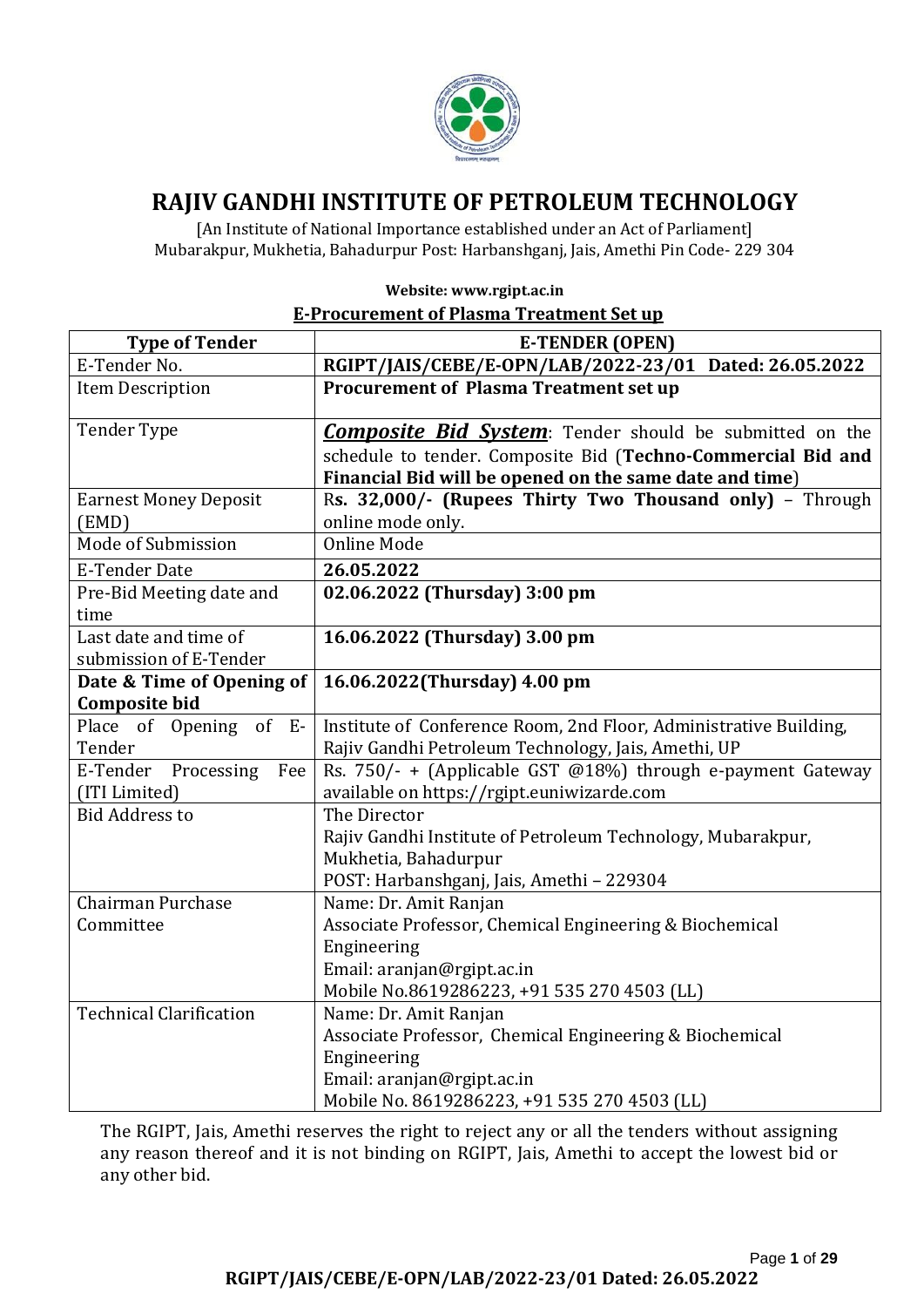**Tenders can be downloaded from www.rgipt.ac.in an[d https://rgipt.euniwizarde.com/](https://rgipt.euniwizarde.com/) E Tendering Helpdesk Number: 011-49606060/8448288988/9650970101 E Tendering Helpdesk email ID ewizardhelpdesk@gmail.com, ewizardhelpdesk89@gmail.com**

### **INSTRUCTIONS FOR BIDDERS**

The bidders are required to submit soft copies of their bids electronically on the e-tender Portal, using valid class 3 Digital Signature Certificates. The instructions given below are meant to assist the bidders in registering on the e-tender Portal, prepare their bids in accordance with the requirements and submitting their bids online on the e-tender Portal.

More information useful for submitting online bids on the e-tender Portal may be obtained at: https://rgipt.euniwizarde.com.

## **REGISTRATION**

- 1. Bidders are required enroll on the e-Procurement Portal (URL: https://rgipt.euniwizarde.com) with clicking on the link "Online bidder Registration" on the e-tender Portal by paying the Registration fee of Rs. 2360/- Per vendor/per year.
- 2. As part of the enrolment process, the bidders will be required to choose a unique username and assign a password for their accounts.
- 3. Bidders are advised to register their valid email address and mobile numbers as part of the registration process. These would be used for any communication with the bidder.
- 4. Upon enrolment, the bidders will be required to register their valid Digital Signature Certificate **(Only Class III Certificates with signing + encryption key usage)** issued by any Certifying Authority recognized by CCA India (e.g. Sify / TCS / nCode / eMudhra etc.), with their profile.
- 5. Only one valid DSC should be registered by a bidder. Please note that the bidders are responsible to ensure that they do not lend their DSC's to others which may lead to misuse.
- 6. Bidder then logs in to the site through the secured log-in by entering their user ID /password and the password of the DSC / e-Token.
- 7. **The scanned copies of all original documents should be uploaded on portal https://rgipt.euniwizarde.com**

#### **SEARCHING FOR TENDER DOCUMENTS**

- 1. There are various search options built in the e-tender Portal, to facilitate bidders to search active tenders by several parameters.
- 2. Once the bidders have selected the tenders they are interested in, you can pay the form fee and processing fee (NOT REFUNDABLE) by net-banking / Debit / Credit card then you may download the required documents / tender schedules, Bid documents etc. Once you pay both fee tenders will be moved to the respective 'requested' Tab. This would enable the e- tender Portal to intimate the bidders through SMS / e-mail in case there is any corrigendum issued to the tender document.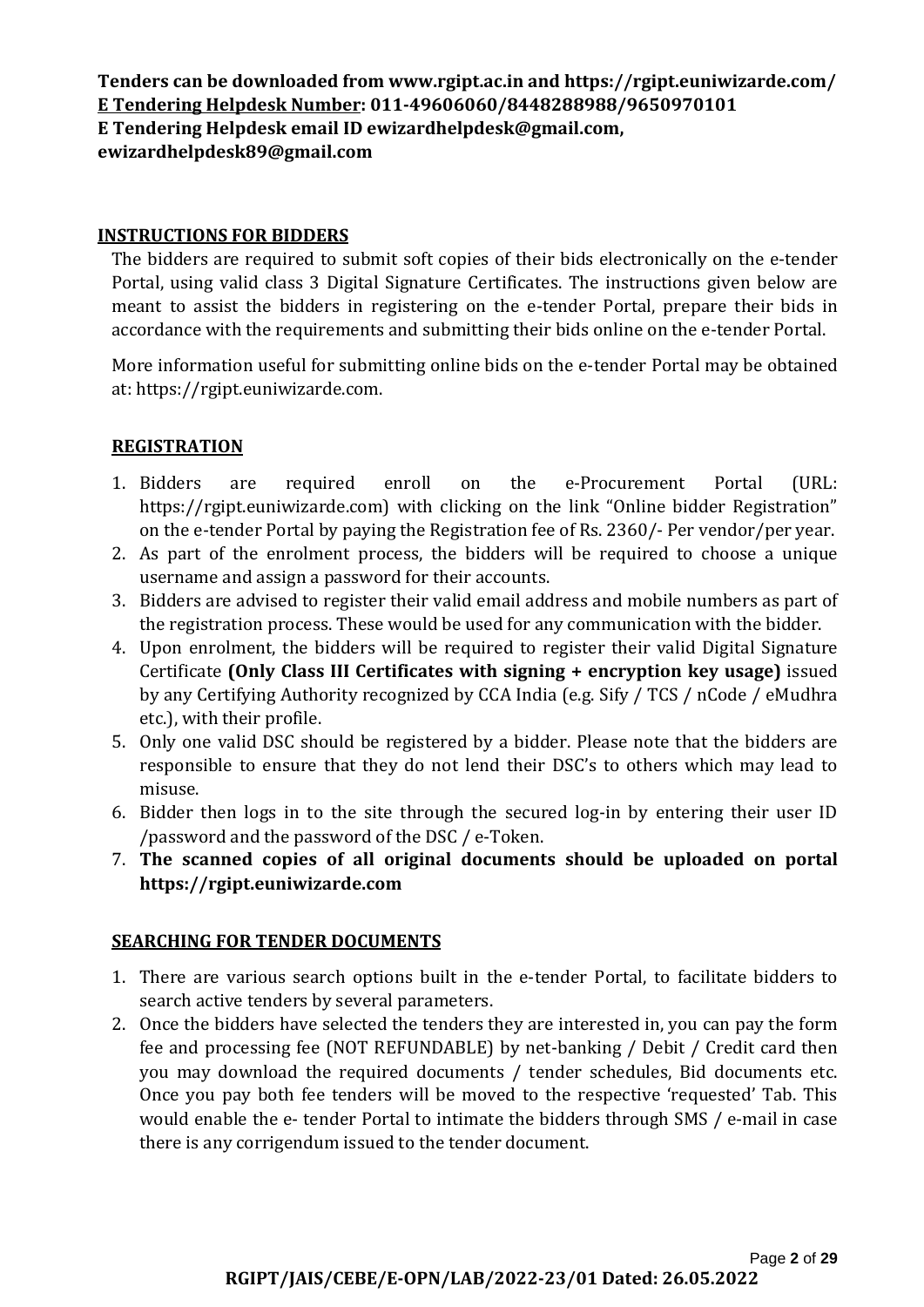#### **PREPARATION OF BIDS**

- 1. Bidder should take into account any corrigendum published on the tender document before submitting their bids.
- 2. Please go through the tender advertisement and the tender document carefully to understand the documents required to be submitted as part of the bid.
- 3. Bidder, in advance, should get ready the bid documents to be submitted as indicated in the tender document / schedule and generally, they can be in PDF formats. Bid Original documents may be scanned with 100 dpi with Colored option which helps in reducing size of the scanned document.
- 4. To avoid the time and effort required in uploading the same set of standard documents which are required to be submitted as a part of every bid, a provision of uploading such standard documents (e.g. PAN card copy, annual reports, auditor certificates etc.) has been provided to the bidders. Bidders can use "My Documents" available to them to upload such documents.
- 5. These documents may be directly submitted from the "My Documents" area while submitting a bid, and need not be uploaded again and again. This will lead to a reduction in the time required for bid submission process.

## **SUBMISSION OF BIDS**

- 1. Bidder should log into the website well in advance for the submission of the bid so that it gets uploaded well in time i.e. on or before the bid submission time. Bidder will be responsible for any delay due to other issues.
- 2. The bidder has to digitally sign and upload the required bid documents one by one as indicated in the tender document as a token of acceptance of the terms and conditions laid down by RGIPT, Jais.
- 3. Bidder has to select the payment option as "e-payment" to pay the tender fee / EMD as applicable and enter details of the instrument.
- 4. Bidder should prepare the EMD as per the instructions specified in the tender document.
- 5. Bidders are requested to note that they should necessarily submit their financial bids in the format provided and no other format is acceptable. If the price bid has been given as a standard BOQ format with the tender document, then the same is to be downloaded and to be filled by all the bidders. Bidders are required to download the BOQ file, open it and complete the white Colored (unprotected) cells with their respective financial quotes and other details (such as name of the bidder). No other cells should be changed. Once the details have been completed, the bidder should save it and submit it online, without changing the filename. If the BOQ file is found to be modified by the bidder, the bid will be rejected.
- 6. The server time (which is displayed on the bidders' dashboard) will be considered as the standard time for referencing the deadlines for submission of the bids by the bidders, opening of bids etc. The bidders should follow this time during bid submission.
- 7. All the documents being submitted by the bidders would be encrypted using PKI encryption techniques to ensure the secrecy of the data. The data entered cannot be viewed by unauthorized persons until the time of bid opening. Data storage encryption of sensitive fields is done. Any bid document that is uploaded to the server is subjected to symmetric encryption using a system generated symmetric key. Further this key is subjected to asymmetric encryption using buyers/bid opener public keys. Overall, the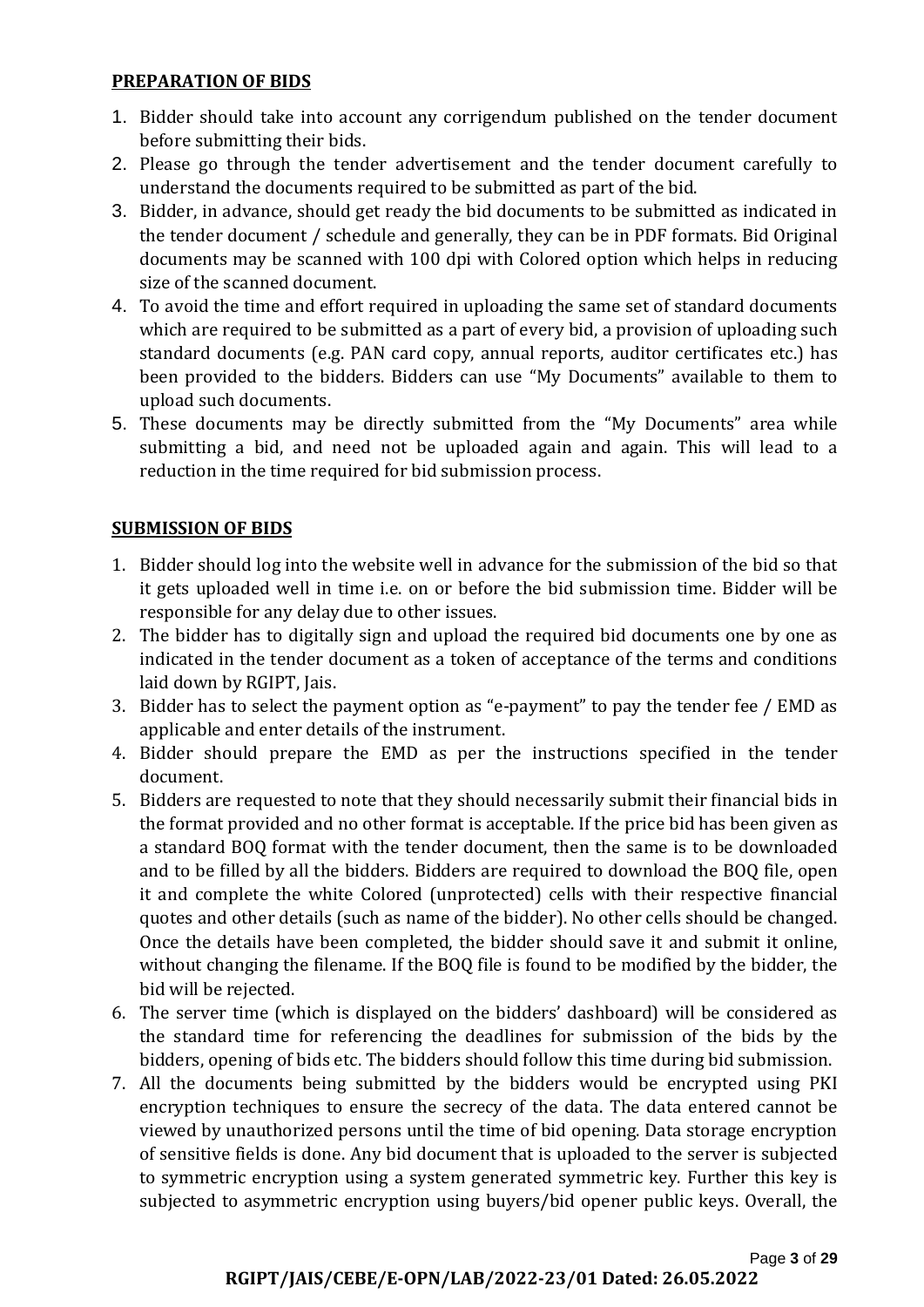uploaded tender documents become readable only after the tender opening by the authorized bid openers.

- 8. The uploaded tender documents become readable only after the tender opening by the authorized bid openers.
- 9. Upon the successful and timely submission of bid click "Complete" (i.e. after clicking "Submit" in the portal), the portal will give a successful Tender submission acknowledgement & a bid summary will be displayed with the unique id and date & time of submission of the bid with all other relevant details.
- 10. The tender summary has to be printed and kept as an acknowledgement of the submission of the tender. This acknowledgement may be used as an entry pass for any bid opening meetings.

## **ASSISTANCE TO BIDDERS**

- 1. Any queries relating to the tender document and the terms and conditions contained therein should be addressed to the Tender Inviting Authority for a tender or the relevant contact person indicated in the tender.
- 2. Any queries relating to the process of online bid submission or queries relating to etender Portal in general may be directed to the 24x7 Helpdesk Support. **The contact number for the helpdesk is "011-49606060/8448288988/9650970101" and** E Tendering Helpdesk email ID: **ewizardhelpdesk@gmail.com**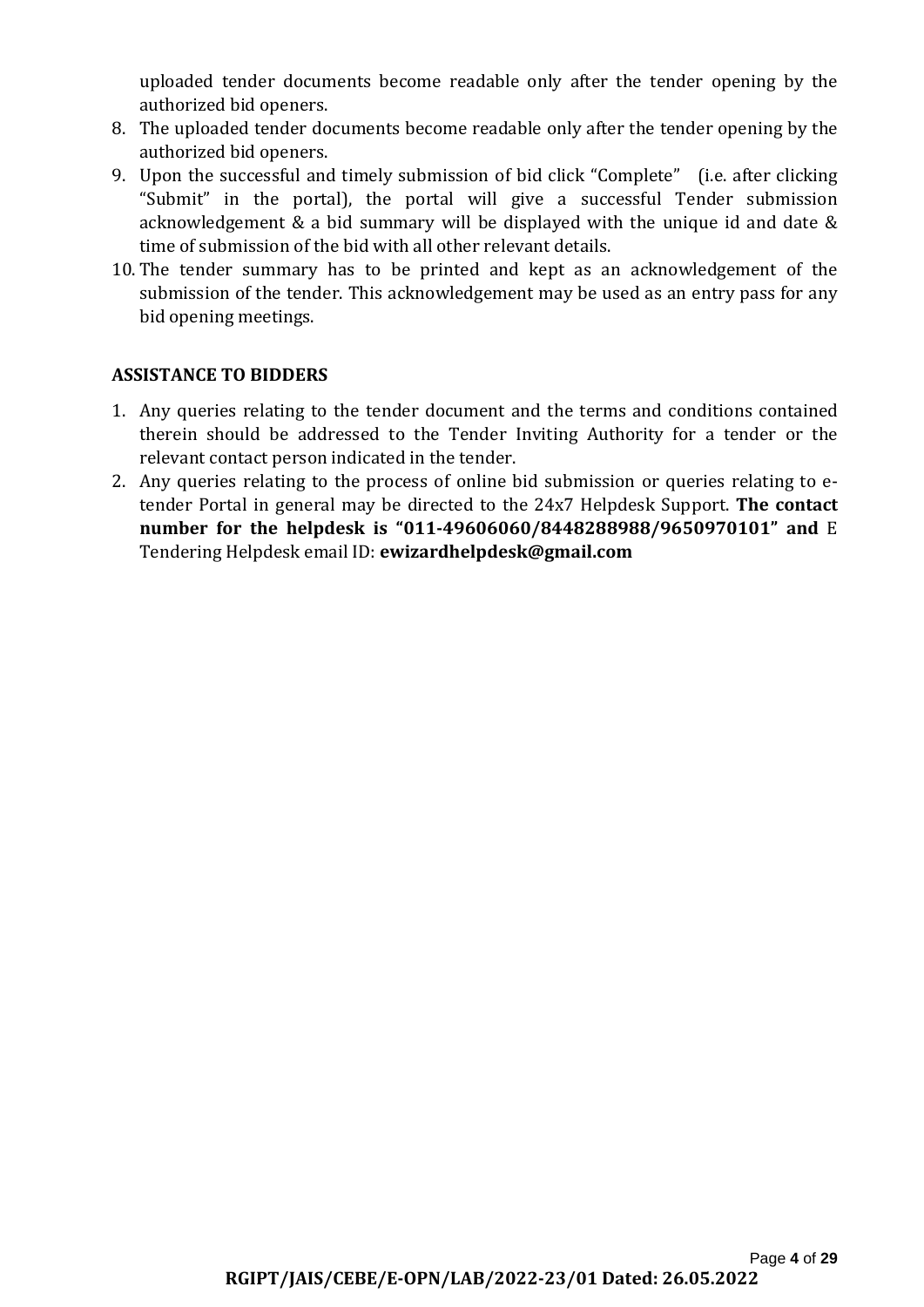#### **E-Procurement of Plasma Treatment Set up**

Online Tenders from reputed Original Equipment Manufacturers/ Authorized Dealers for Plasma Treatment Set up are invited by the Rajiv Gandhi Institute of Petroleum Technology, Amethi- 229 304 in **Composite Bid System** as per specifications mentioned below:

### **ITEM PARTICULARS**

## **Tender No: - RGIPT/JAIS/CEBE/E-OPN/LAB/2022-23/01 Date: 26.05.2022**

#### **Technical Specification for Plasma Treatment Set up**

A custom designed plasma treatment chamber along with pumps and gauges, and an additional assembly to introduce liquid to submerge the sample is desired to be fabricated. The details of the design and its necessary components are given hereunder:

| Sr. No         | Description                                                                                                                           | Qty.         |
|----------------|---------------------------------------------------------------------------------------------------------------------------------------|--------------|
| $\mathbf{1}$   | chamber with top flange, plasma electrode, valves, liquid inlet                                                                       | 1            |
|                | valve and related arrangement etc mounted on a small mounting                                                                         |              |
|                | table                                                                                                                                 |              |
| $\overline{2}$ | Rotary pump 9 m3/hr, magnetically coupled, low noise                                                                                  | 1            |
|                | rotary pump with the following specs                                                                                                  |              |
|                | Pumping speed: $9 \text{ m}^3/\text{hr}$ or better<br>L.                                                                              |              |
|                | Ultimate pressure with gas ballast: 10 <sup>-2</sup> bar or better<br>II.<br>Water vapor capacity: 210 g/h or better ar 50 Hz<br>III. |              |
|                | IV.<br>Magnetically couples                                                                                                           |              |
|                | V.<br>Rotation speed at 50 Hz: 1500 RPM                                                                                               |              |
|                | VI.<br>Low noise. Emission sound level without gas ballast: 57                                                                        |              |
|                | dB or less                                                                                                                            |              |
|                | VII.<br>Weight: 30 kg or less                                                                                                         |              |
|                | Leak rate safety valve: $10^{-4}$ mba l/s or better.<br>VIII.                                                                         |              |
|                | IX.<br>One year warranty                                                                                                              |              |
| 3              | Capacitance gauge: 0 to 10 torr                                                                                                       | $\mathbf 1$  |
| $\overline{4}$ | Throttle valve with connecting hardware for pump                                                                                      | $\mathbf{1}$ |
| 5              | Needle valve for gas inlet to control the plasma                                                                                      | $\mathbf{1}$ |
| 6              | Plasma power supply (pulse DC, 40 kHz, 1kW) with following                                                                            | $\mathbf{1}$ |
|                | technical specs:                                                                                                                      |              |
|                | Power output 1 kW or better<br>I.<br>II.                                                                                              |              |
|                | Max bias voltage 1000 V or better.<br>Frequency: 40 kHz if fixed or better (variable frequency)<br>III.                               |              |
|                | The power supply is a negative pressure pulsed DC power<br>IV.                                                                        |              |
|                | supply (Negative of the power supply can be used for                                                                                  |              |
|                | biasing and positive to be connected to the grounded                                                                                  |              |
|                | vacuum chamber).                                                                                                                      |              |
|                | V.<br>To be remotely controlled by analog voltage signals (for                                                                        |              |
|                | turning power supply ON and OFF, setting bias voltage                                                                                 |              |
|                | and for measuring ionization current).                                                                                                |              |
|                | VI.<br>One year warranty                                                                                                              |              |
| $\overline{7}$ | The manufacturer should have long experience in fabrication of                                                                        |              |
|                | custom made instruments and must have provided custom-                                                                                |              |
|                | made assemblies to IITs, IISERs, and leading national labs.                                                                           |              |
|                |                                                                                                                                       |              |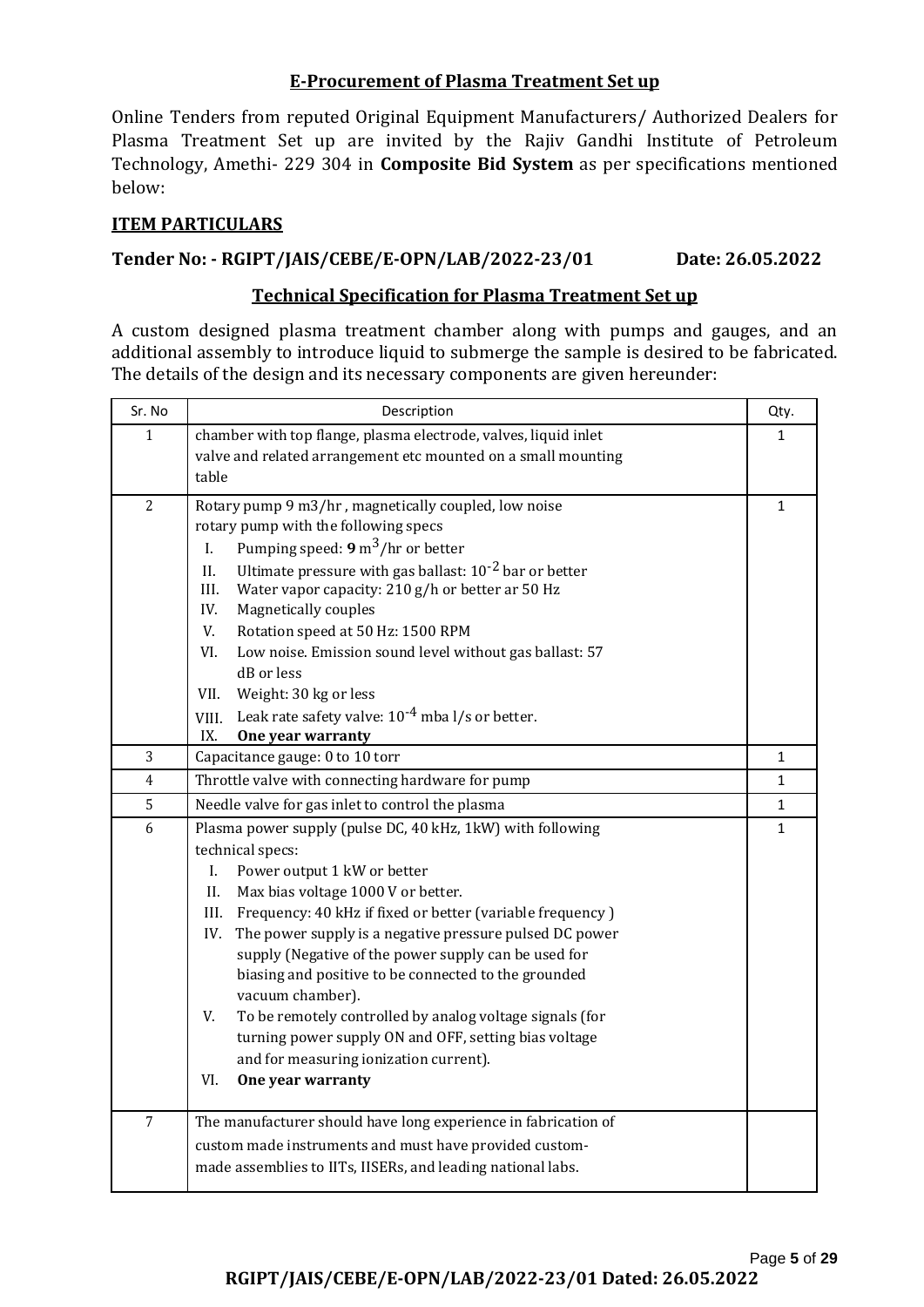# **Detail design of the assembly:**

**The overall unit:**

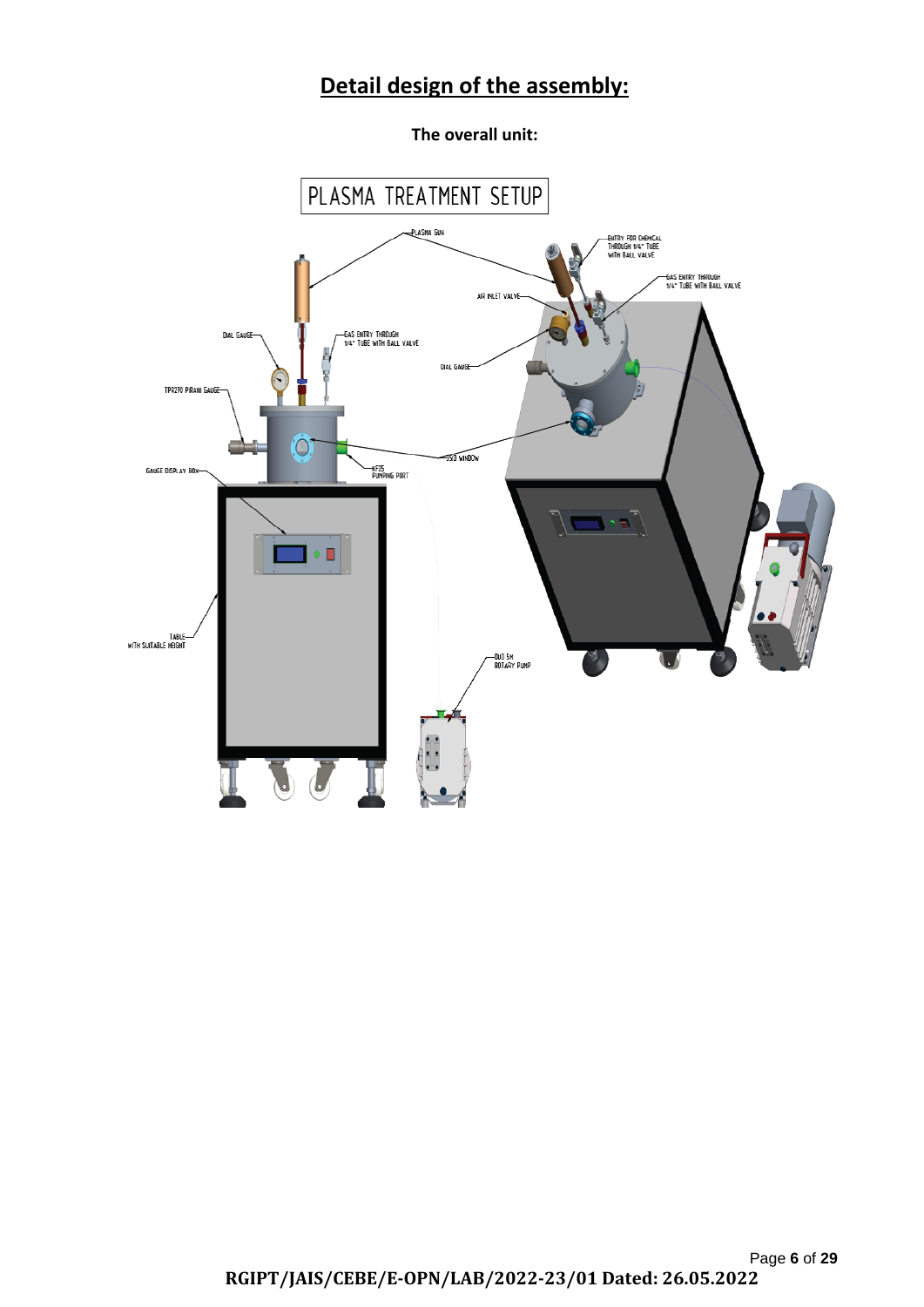**The main chamber:**



Place:

Date: Signature and seal of the Manufacturer/ Bidder

# Technical Specifications Compliance Statement of "**Plasma Treatment Set up**" should be submitted as per format given in Annexure – I **(On the Company's Letter Head)**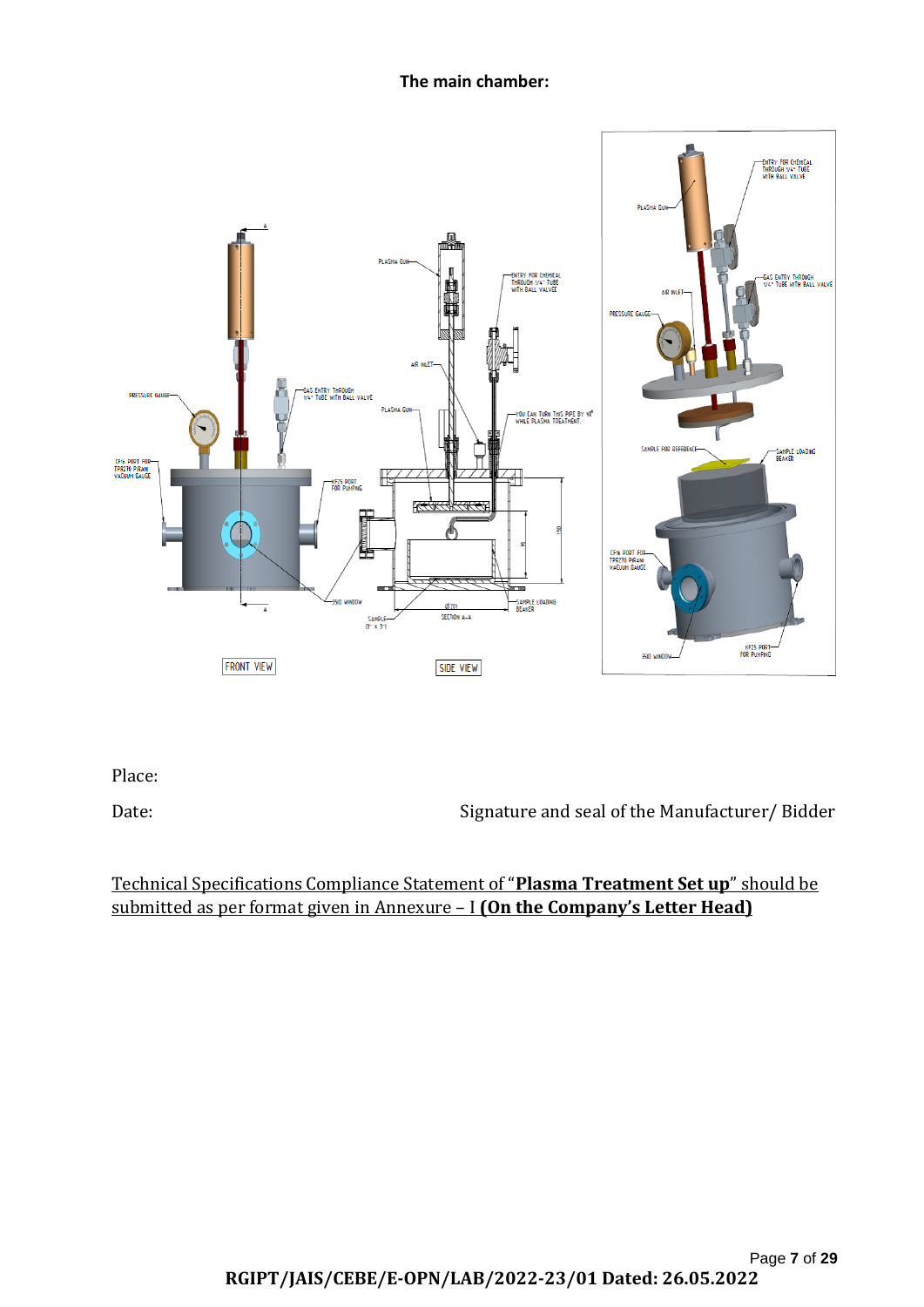## 1. **Tender filling up and submission**

a. Tender offer must refer to the letter/Notice inviting the Tender.

- b. The bid should be uploaded online mentioning "Supply & Installation **"Plasma Treatment Set up"** to Rajiv Gandhi Institute of Petroleum Technology, Jais, Amethi.
- c. Bids must be submitted online against above mentioned tender.
- **d. Please quote costs of individual components from items 1 to 6 listed in the Technical Specifications.**
- e. The prices can be quoted INR/FOREIGN CURRENCY in figures and in words and the same will be considered for price comparison. Where there is a difference between the two, the rates given in words will be taken as authentic. Should there be any discrepancy between unit rate and amount; the unit rate will be considered as the correct one.
- f. The rates quoted should include freight charges up to Jais, Amethi clearly mentioning the percentage/rate of GST and the rates quoted should be valid for atleast 60 days from the date of opening of the quotation. The rates must be quoted both in figures and words and overwriting should be avoided. However all cuttings/corrections must be duly authenticated.
- g. The bid submitted must not contain any ambiguity. Any such ambiguity in the quote submitted shall make it liable for rejection.
- h. The tender document is not transferable.
- i. No amendment to the bid in any form by the bidder will be permitted after opening of the tender. No conditional offers shall be accepted.
- j. Submission of bid will bind the bidder to the acceptance of all conditions specified in the tender document.
- k. Canvassing in any form is for bidden and will be a criterion for disqualification.
- l. **Price bid submission for imported equipment**: In case of imported equipment, price (quote) shall be in two parts –(a) CIF –(Cost, Insurance, Freight) price up to Airport in Foreign currency, and

(b) From Airport to destination (RGIPT, Jais, Amethi) in Indian currency. The components covered in this schedule consist of custom duty; custom clearance charges; freight charges, & Installation and training charges etc, which will be reimbursed in Indian currency to the Indian counterpart as per actual (Up to the maximum limit quoted in the bid), on submission of the original supporting bills duly certified and stamped by the Chairman Purchase Committee.

- m. The Purchase Order (PO) to import any equipment shall be placed on the name of 'foreign principal' only in foreign currency.
- n. A principal manufacturer of the equipment can submit only one bid either themselves or through their authorized channel partner.

## 2. **Special Instructions:**

- i. Non-receipt of quote in foreign currency for imported equipment may lead to the rejection of their bid without assigning any reason thereof.
- ii. RGIPT shall provide custom/excise duty exemption certificate and GST exemption certificate on request by the bidder.
- iii. RGIPT, Jais, Amethi avails custom duty exemption in terms of Government Notification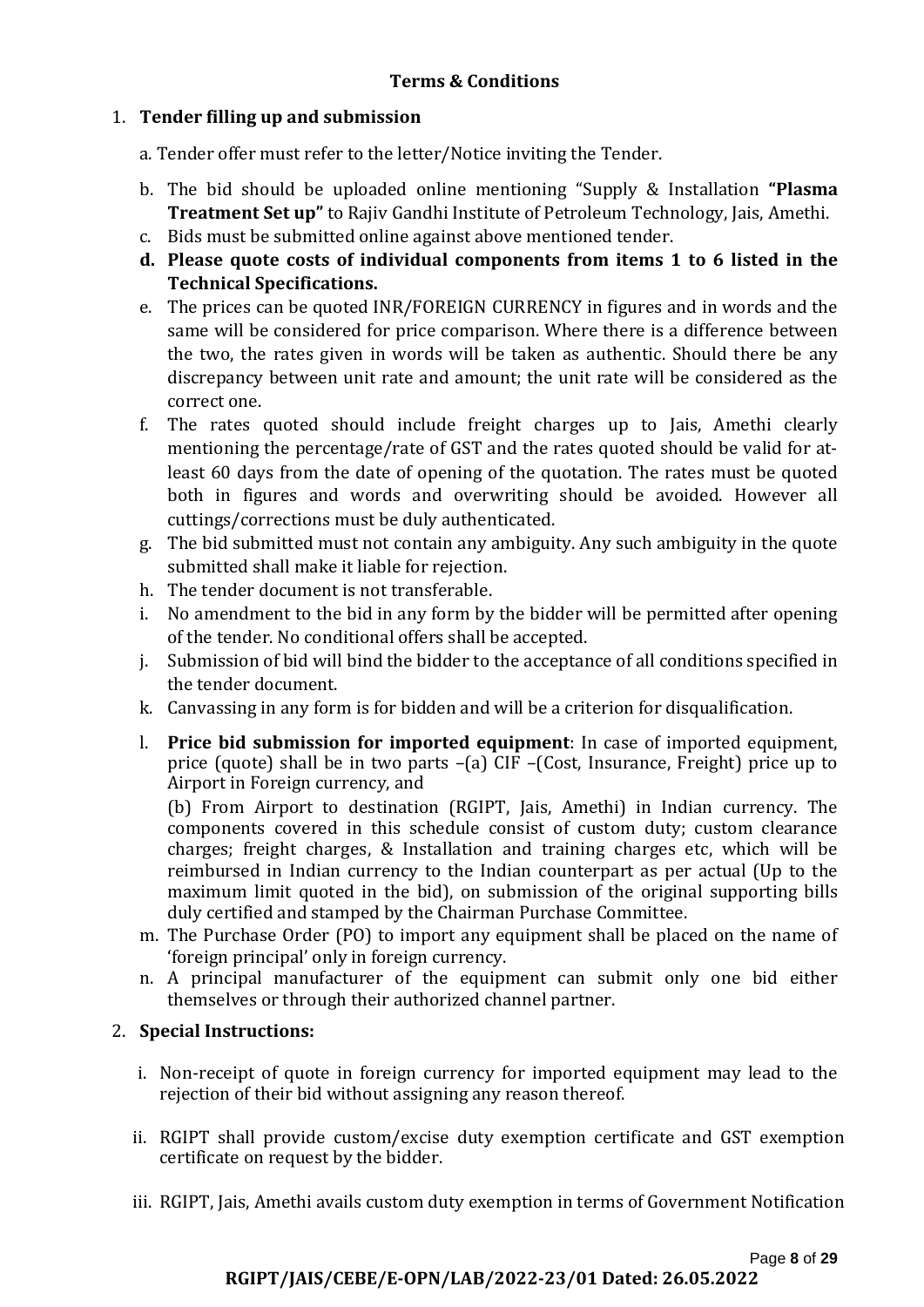No. 51/96-Customs dated 23 July, 1996, and Central Excise Duty Exemption in terms of Government Notification No. 10/97-Central Excise dated 01 March, 1997, as amended time to time.

- iv. RGIPT, Jais, Amethi avails GST concession under notification No. 47/2017 central tax (rate) dated 14 November 2017, as amended time to time.
- v. The earnest money deposit (EMD)/ bid security shall be submitted in Indian currency only. The bid security should remain valid for a period of 45 days beyond the final bid validity period.
- vi. The company before the opening of letter credit (LC) or wore transfer shall submit the performance security. The company shall submit the performance security at the rate of three percent (3%) of contract in Indian Rupees in the form of demand draft/FDR/PBG, issued in the favor of "Rajiv Gandhi Institute of Petroleum Technology" payable at bank of Baroda, RGIPT of the schedule bank.
- vii. The performance guarantee should remain valid at least for a period of 60 days of beyond the date of completion of all contractual obligations of supplier.
- viii. The eighty percent (80%) payment of contract value shall be paid at site by an irrevocable letter of credit, two weeks prior to dispatch of equipment on submission of original documents without any discrepancies and balance twenty percent (20%) shall be released after satisfactory installation and commissioning of equipment.
- 3. **EMD (Earnest Money Deposit): The EMD should pay only in online mode on https://rgipt.euniwizarde.com Rs. 32,000/- (Rupees Thirty Two Thousand only) – Through online mode only).** No interest shall be paid on earnest money deposited.
	- a) The EMD of the unsuccessful bidders will be returned after final award of the Job to a successful bidder/ acceptance of the tender and within reasonable time not exceeding six months from the date of opening of Tender. The EMD will carry no interest.
	- b) The EMD will be forfeited if the bidder withdraws his offer before finalization of the tender.
	- c) The EMD of successful bidder will be returned after the submission of Performance Security.
	- d) The firms registered with DGS&D, MSME & NSIC, if any, are exempted from payment of EMD provided such registration includes the item they are offering which are manufactured by them and not for selling products manufactured by other companies. **(Latest Copy must be submitted online for claiming exemption).**
- **4. Performance Security**: **The successful bidder will provide "Performance Security" for an amount of 3% of the contract value in the form of valid Account payee Demand Draft/FDR from a scheduled bank favoring "Rajiv Gandhi Institute of Petroleum Technology" payable at RGIPT, Jais, Amethi Campus Branch**. Performance security should remain valid at least for a period of 60 days beyond the date of completion of all contractual obligations of supplier (Total Period of FDR/Demand Draft – Warranty Period plus 60 days). Thereafter the security will be returned, provided there is no defect in the equipment supplied.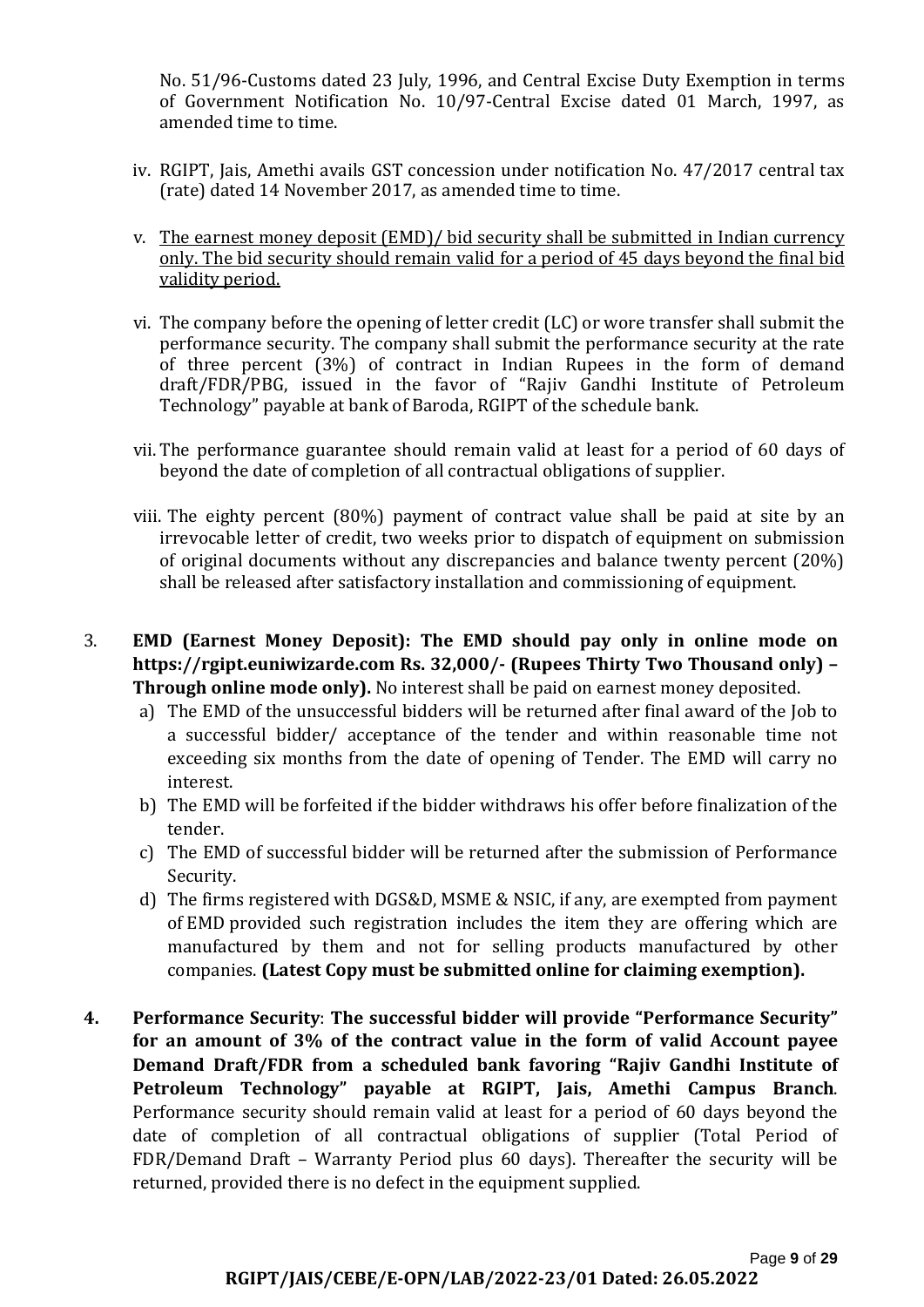- **5. Evaluation Criteria**: The order will be awarded to the vendor, who fulfills all the technical specifications & conditions mentioned in the tender document for Technical Bid and whose rate is L1 in grand total in Financial Bid. Evaluation of Lowest bid will be calculated on the total price of all items tendered for basic equipment along with accessories, packing & forwarding, Installation & Commissioning, GST and other charges etc. as mentioned in the tender (Bidder must submit the technical bid & financial bid separately).
- **6. Bid Validity**: The bid must be valid for 180 days from the date of opening of Technical Bid.

## **7. Payment terms**:

- a) **In Indian Currency Payment terms** 80% payment will be released against successful supply of equipment at site i.e Rajiv Gandhi Institute of Petroleum Technology, Jais, Amethi and balance 20% after installation & commissioning of the equipment and subject to submission of original Bill/ Invoice as certified by the Indenter.
- b) **In Foreign currency payment** -80% payment by an irrevocable letter of credit favouring Principal Company and for compliance of payment term, two weeks prior to dispatch of the equipment on submission of letter from Principal Company confirming that the equipment is ready for dispatch and on receipt of documents without any discrepancies and balance 20% will be paid after satisfactory installation and commissioning as certified by the indenter.
- c) **Reimbursement of Expenses in Indian Rupees**: The Institute will reimburse the expenses in Indian Rupees related to custom duty, custom clearance charges, transportation charges upto RGIPT, Jais, Amethi to the Indian Counterpart after the installation and commissioning of equipment at site (Upto maximum limit defined in the bid) i.e Rajiv Gandhi Institute of Petroleum Technology, Jais, Amethi – 229304 and subject to submission of original bill certified by the Indenter.
- **8. Clearance and delivery**: On arrival of shipment/consignment, the supplier is required to arrange custom clearance and transportation of the consignment up to RGIPT, Jais, Amethi premises. The Tenderer/ bidder will do all types of clearance work and formalities to deliver/provide the equipment at the site of installation. The expenses incurred will be reimbursed on actual basis not exceeding the quoted amount. Institute will provide all types of documentary support including Customs Duty exemption certificate. The custom duty, custom clearance charges, transportation charges etc. will be reimbursed in Indian Rupees on subject of submission of documentary proof. This may be included in your quotation as a separate item. Principals will themselves have to procure any requisite permission from the Govt. of country of origin of equipment.
- **9. Part Shipment not allowed:** Part Shipment will NOT be allowed.
- **10. Insurance**: For delivery of goods at the purchaser's premises, the insurance shall be obtained by the supplier in an amount equal to 110% of the value of the goods from "warehouse to warehouse" (final destinations) on "All Risks" basis including War Risks and Strikes. The insurance shall be valid for a period of not less than 3 months after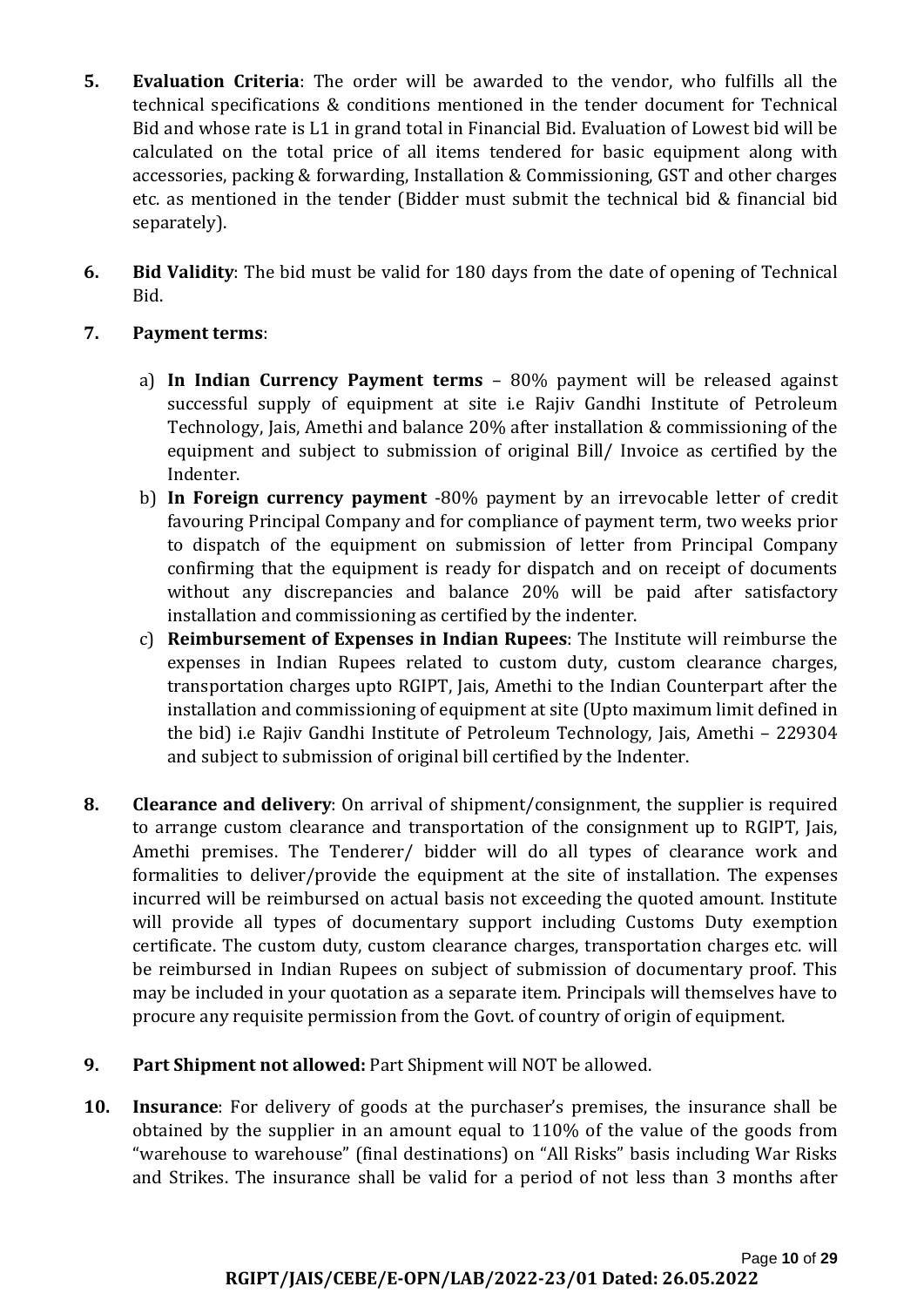installation and commissioning. If orders placed on CIF/CIP basis, the insurance should be up to RGIPT, Jais, Amethi.

- **11. Bank Charges**: All the bank charges within India will be borne by the Institute and outside India will be borne by the Supplier.
- **12. Site Preparation**: The supplier shall inform to the Institute about the site preparation, if any, needed for the installation of equipment, immediately after the receipt of the purchase order. The supplier must provide complete details regarding space and all the other infrastructural requirements needed for the equipment, which the Institute should arrange before the arrival of the equipment to ensure its timely installation and smooth operation thereafter. The supplier shall visit the Institute and see the site where the equipment is to be installed and may offer his advice and render assistance to the Institute in the preparation of the site and other pre-installation requirements.
- **13. Resolution of Disputes**: The dispute resolution mechanism to be applied pursuant shall be as follows:
	- i. In case of Dispute or difference arising between the Purchaser and a domestic supplier relating to any matter arising out of or connected with this agreement, such disputes or difference shall be settled in accordance with the Indian Arbitration & Conciliation Act, 1996, the rules there under and any statutory modifications or reenactments thereof shall apply to the arbitration proceedings. The dispute shall be referred to the Director, Rajiv Gandhi Institute of Petroleum Technology, Jais, Amethi and if he is unable or unwilling to act, to the sole arbitration of some other person appointed by him willing to act as such Arbitrator. The award of the arbitrator so appointed shall be final, conclusive and binding on all parties to this order.
	- ii. In the case of a dispute between the purchaser and a Foreign Supplier, the dispute shall be settled by arbitration in accordance with provision of sub-clause (a) above. But if this is not acceptable to the supplier then the dispute shall be settled in accordance with provisions of UNCITRAL (United Nations Commission on International Trade Law) Arbitration Rules.

The venue of the arbitration shall be the place from where the order is issued.

- **14.** Live working product Demo of same or similar item is necessary (at the cost of bidder) for all the bidders, if asked for, within the ONE week of opening the technical bid.
- **15. Printed Conditions of the Company – Not Acceptable to the Institute**: RGIPT does not accept the printed conditions of any Tenderer. It will be ignored without any reference; hence tenderers should withdraw such printed conditions if they have any. RGIPT shall accept only unconditional tender.
- **16. Technical Deviations – Sole discretion of RGIPT for consideration:** If technical deviations furnished by the Tenderer are not agreeable to RGIPT, the offers may be ignored. However it will be solely at discretion of RGIPT to consider the technical deviations OR not for considering the Tenderer. No correspondences of the Tenderer will be entertained in this matter.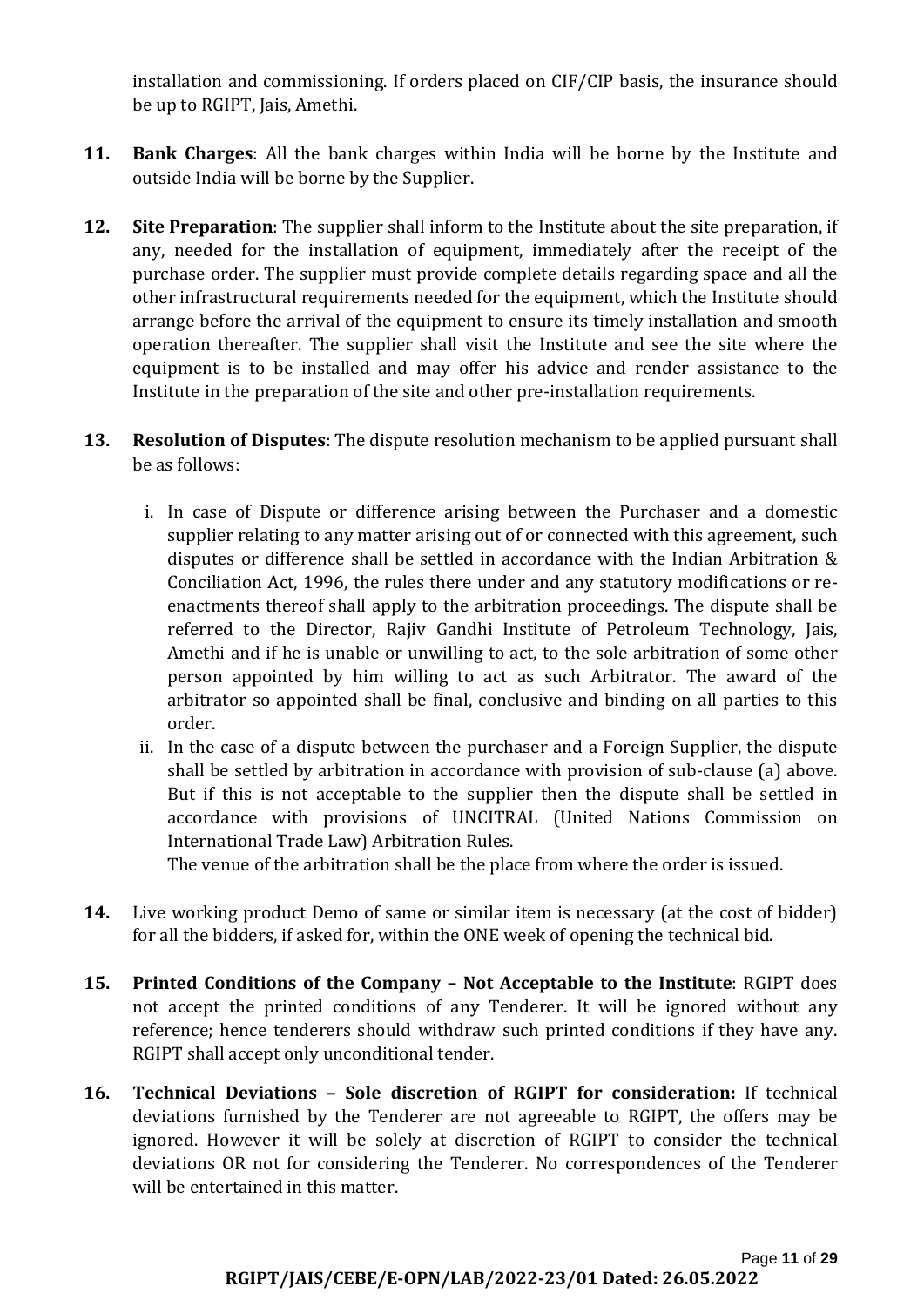- **17. Price Validity:** The price quoted by the bidder shall remain valid till the supply is completed. During the tenure of the supply period, no price increase will be considered, except for change in statutory levies imposed by Centre Govt. / state Govt. or Local authorities.
- **18. Warranty:** As mentioned in technical specification.
- **19. Delivery:** The timely delivery of "**Plasma Treatment Set up**" is the essence of contract. The supply should be completed with the specified delivery. Delivery shall be completed within maximum 16 weeks from the placement of purchase order/from the date of opening of LC.

# **20. Bid Acceptance and Rejection:**

- i. RGIPT reserves the right to reject the bid without assigning any reason what so ever.
- ii. RGIPT does not bind itself to accept the lowest or any quotation and reserves the right to reject any or all without assigning any reason.
- **21. Late Receipt of Bids**: No bids will accepted or considered after the due date and time.
- **22. Liquidity Damage Clause:** In case of any damages and delay in supply of material, liquidated damages at the rate of 0.5% of the order value per day of delay or part thereof, subject to a maximum of 5% of the order value shall be recovered from the vendor's bill/invoice.
- **23. Withdrawal of Tender**: The Institute reserves the right to withdraw the tender at any stage of tendering process with the approval of the Competent Authority.
- **24. Replacements of Goods Broken, Damaged or Short:** If whole or part of the goods/ equipment supplied against the order is found defective/ non-functional or without specification the supplier will have to replace the defective goods/equipment to make equipment operational within a reasonable time (not exceeding two months from the date of intimation to the supplier or the Indian Agent), failure to which the supplier will have to refund the full cost of the equipment including freight, Insurance etc.
- **25.** A quotation submitted with false information will not only be rejected but the vendor may also be debarred for participation in future tendering processes.
- **26.** Authorized representative may choose to be present at the time of opening of quotation at their own cost.
- **27.** Each bidder should have at least 3 years performance of supplying the **Plasma Treatment Set up** in various IIT/NIT/Other National Level Institutes in India. Purchase Order copy should be attached.
- **28. Only on Price Bid should be submitted for the above equipment. A bidder who submits more than one Price Bid, shall be disqualified and considered nonresponsive.**

Sd/-

Chairman Purchase Committee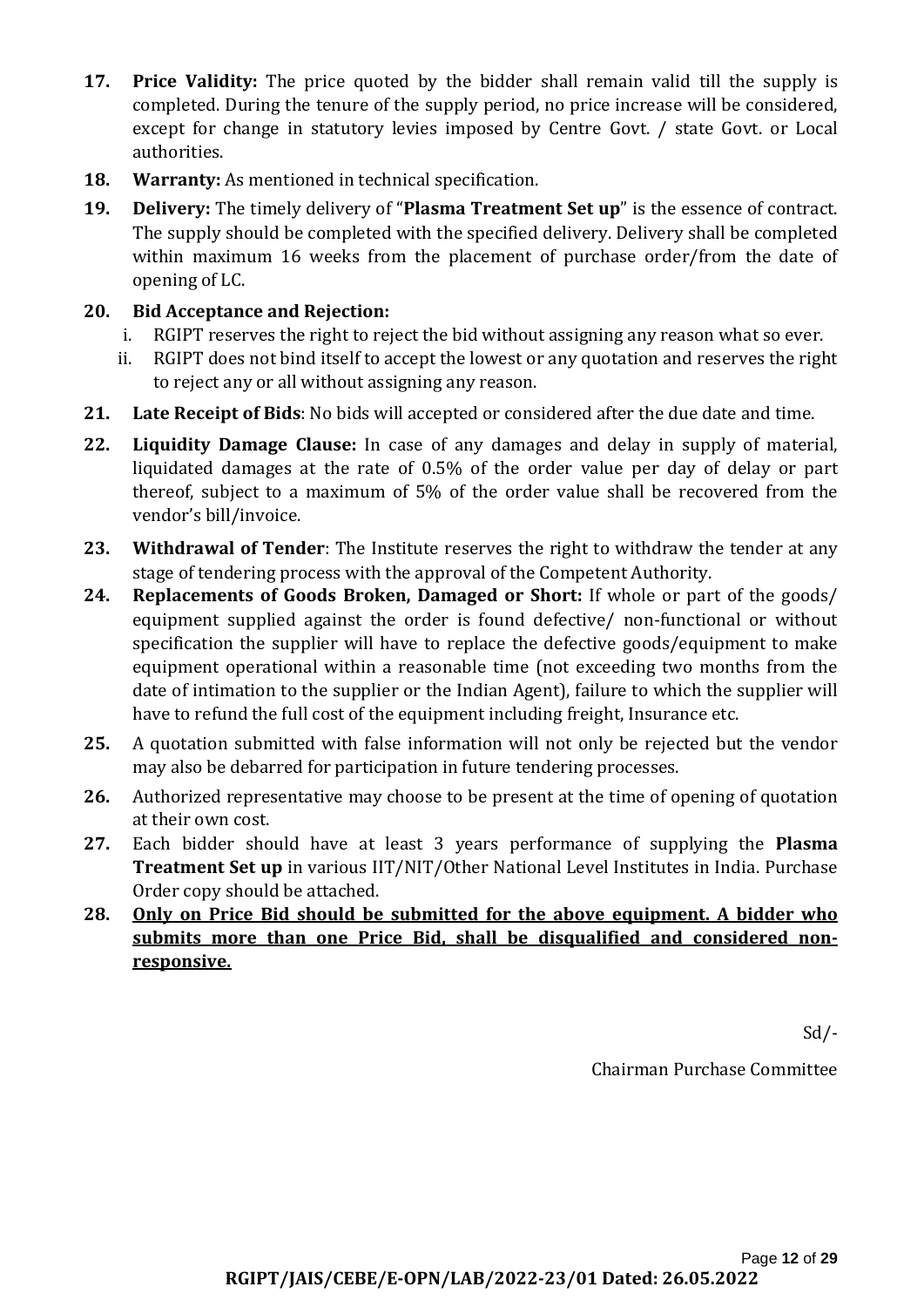# **Documents required for eligibility in the tender**

| Sl.<br>No.     | <b>Description</b>                                                                                                                                            |
|----------------|---------------------------------------------------------------------------------------------------------------------------------------------------------------|
|                | The EMD of Rs. 32,000/- (Rupees Thirty Two Thousand only) is to be paid<br>only through online mode onhttps://rgipt.euniwizarde.com. If the EMD is not        |
|                | paid, then the bid will be automatically rejected.                                                                                                            |
| $\mathbf{1}$   | Technical Specification Compliance Statement - (On the letter head of the<br>Company) - Annexure -1                                                           |
| $\overline{2}$ | Manufacturer's Authorization Form - In defined format OR Self Declaration of                                                                                  |
|                | Manufacturing Unit - Annexure - 2                                                                                                                             |
| 3              | Price Reasonability Certificate - In defined format (On the letter head of the                                                                                |
|                | Company) - Annexure - 3                                                                                                                                       |
| $\overline{4}$ | Declaration Certificate (Acceptance of terms & conditions of the tender) - In<br>defined format (On the letter head of the Company) - <b>Annexure - 4</b> and |
|                | Declaration Sheet as per Annexure - 4A.                                                                                                                       |
|                | As on date of submission of the proposal, the Bidder is neither blacklisted by                                                                                |
|                | Central Government/ State Government or Instrumentalities thereof nor is any                                                                                  |
| 5              | criminal case against the Bidder/ its Partners/ Directors/ Agents pending before                                                                              |
|                | any court of law. Non-Blacklisting Certificate on Rs. 100.00 non-Judicial Stamp                                                                               |
| 6              | Paper - In defined format - Annexure - 5<br>Copy of Firm Registration                                                                                         |
| 7              | Copy of PAN Card & GST No.                                                                                                                                    |
|                | Bidder should have at least 3 years' experience in the selling and providing                                                                                  |
|                | service/maintenance for Plasma Treatment Set up to reputed Central                                                                                            |
|                | Government<br>Institutes/Engineering<br>Colleges/<br>Universities/<br>Oil                                                                                     |
| 8              | Companies/PSUs/Research Institutes/ IITs/ NITs/ IISERs (Self Declaration) -                                                                                   |
|                | List of Clients & Purchase Orders of "Plasma Treatment Set up" to be                                                                                          |
|                | submitted.                                                                                                                                                    |
| 9              | Bidder should enclose the copies of last 3 years Audited Annual Accounts                                                                                      |
|                | (Balance Sheet and Profit & Loss A/c) duly authenticated by Chartered<br>Accountant                                                                           |
|                | Last three years CA certified turnover certificate (Average Turnover of last                                                                                  |
| 10             | three years should not be less than Rs. 4.00 Lakh (Rupees Four Lakh only)                                                                                     |
| 11             | Last 3 year Income Tax Return (ITR)                                                                                                                           |
| 12             | In case of exemption of EMD, the scanned copy of the document in support of                                                                                   |
|                | exemption will have to be uploaded by the bidder during bid submission                                                                                        |
|                | <b>MOST IMPORTANT:</b> Document related to prior installation and service - At                                                                                |
| 13             | least 3 Academic and R&D National Organizations, Central and State Government                                                                                 |
|                | Departments/Institutions/PSU in the last 3 years. Annexure - 6                                                                                                |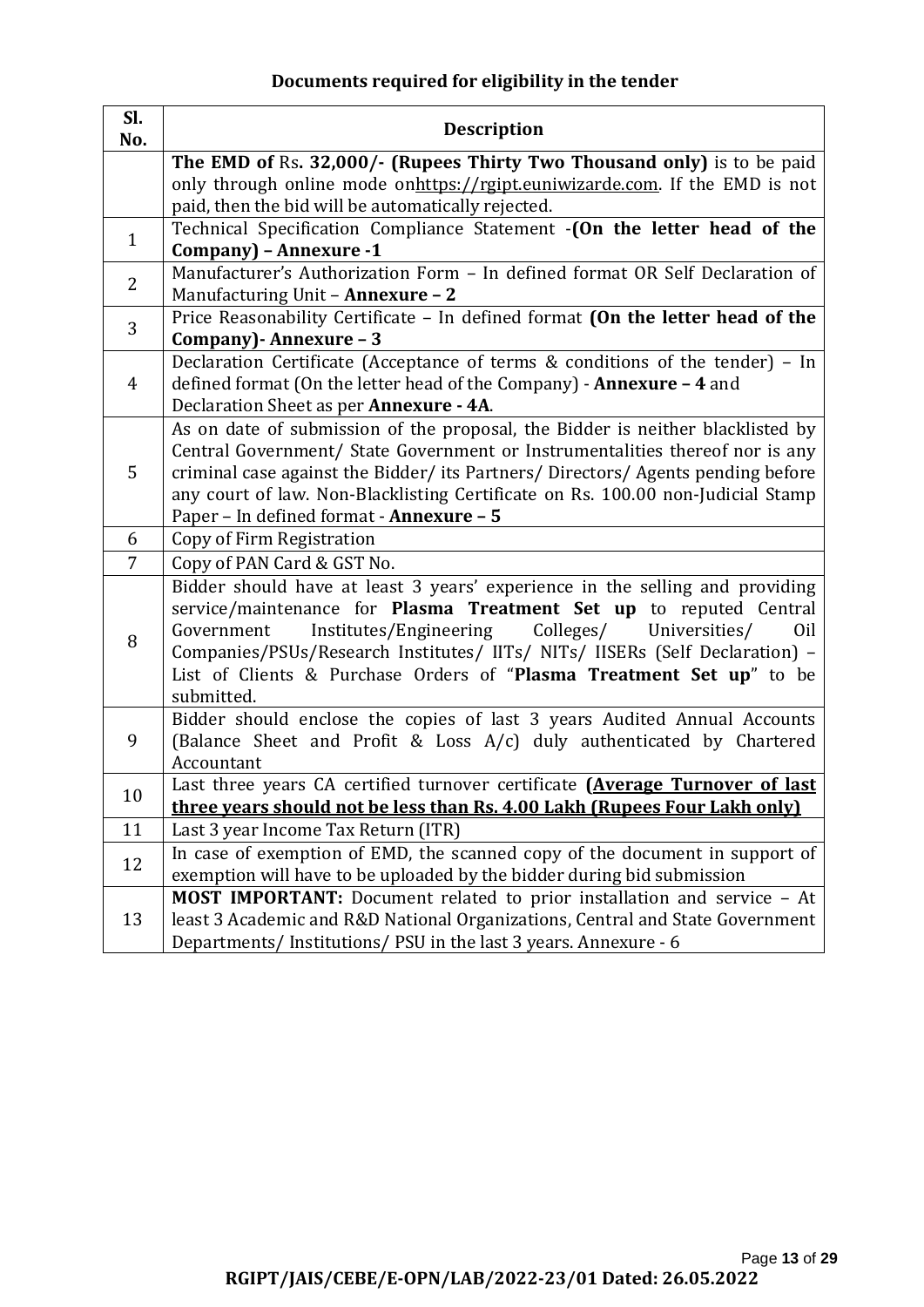

# **RAJIV GANDHI INSTITUTE OF PETROLEUM TECHNOLOGY**

# **CHECKLIST FOR SUBMISSION OF DOCUMENTS FOR TECHNO-COMMERICAL BID**

**Part -1**

# **MOST IMPORTANT: PLEASE DON'T ADD OR UPLOAD ANY ANNEXURE OF PRICE BID IN TECHNO-COMMERICAL BID DOCUMENTS, OTHERWISE YOUR BID WILL BE REJECTED.**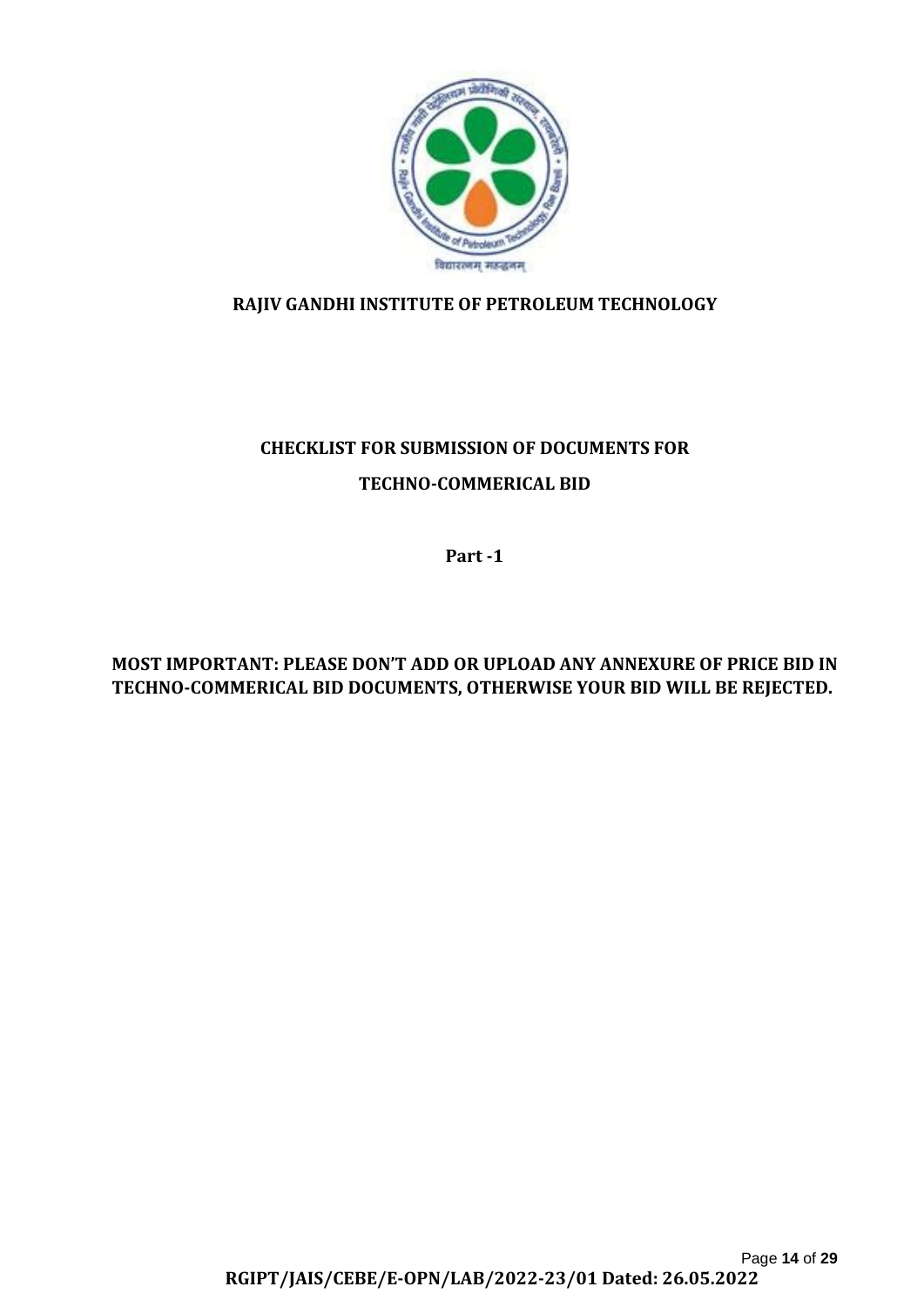# **Checklist for submission of documents for Techno-Commercial Bid**

| SI.<br>No.     | <b>Description</b>                                                                                                                                    |                 |
|----------------|-------------------------------------------------------------------------------------------------------------------------------------------------------|-----------------|
|                | The EMD of Rs. 32,000/- (Rupees Thirty Two Thousand only) is to                                                                                       | <b>Uploaded</b> |
|                | be paid only through online mode on https://rgipt.euniwizarde.com. If the                                                                             |                 |
|                | EMD is not paid, then the bid will be automatically rejected.                                                                                         |                 |
| $\mathbf{1}$   | Technical Specification Compliance Statement - (On the letter head<br>of the Company) - Annexure -1                                                   |                 |
| $\overline{2}$ | Manufacturer's Authorization Form - In defined format OR Self<br>Declaration of Manufacturing Unit - Annexure - 2                                     |                 |
|                | Price Reasonability Certificate - In defined format (On the letter                                                                                    |                 |
| 3              | head of the Company) - Annexure - 3                                                                                                                   |                 |
|                | Declaration Certificate (Acceptance of terms & conditions of the                                                                                      |                 |
| $\overline{4}$ | tender) - In defined format (On the letter head of the Company) -                                                                                     |                 |
|                | Annexure - 4 and                                                                                                                                      |                 |
|                | Declaration Sheet as per Annexure - 4A.                                                                                                               |                 |
|                | As on date of submission of the proposal, the Bidder is neither                                                                                       |                 |
|                | Central<br>Government/<br>blacklisted<br>by<br>State<br>Government<br><sub>or</sub><br>Instrumentalities thereof nor is any criminal case against the |                 |
| 5              | Bidder/its Partners/Directors/Agents pending before any court of                                                                                      |                 |
|                | law. Non-Blacklisting Certificate on Rs.100.00 non-Judicial Stamp                                                                                     |                 |
|                | Paper - In defined format - Annexure - 5                                                                                                              |                 |
| 6              | Copy of Firm Registration                                                                                                                             |                 |
| $\overline{7}$ | Copy of PAN Card & GST No.                                                                                                                            |                 |
|                | Bidder should have at least 3 years' experience in the selling and                                                                                    |                 |
|                | providing service for Plasma Treatment Set up to reputed Central                                                                                      |                 |
| 8              | Government Institutes/Engineering Colleges/ Universities/ Oil                                                                                         |                 |
|                | Companies/PSUs/Research Institutes/ IITs/ NITs/ IISERs (Self                                                                                          |                 |
|                | Declaration) - List of Clients & Purchase Orders of "Plasma                                                                                           |                 |
|                | <b>Treatment Set up</b> " to be submitted.                                                                                                            |                 |
|                | Bidder should enclose the copies of last 3 years Audited Annual                                                                                       |                 |
| 9              | Accounts (Balance Sheet and Profit & Loss A/c) duly authenticated                                                                                     |                 |
|                | by Chartered Accountant                                                                                                                               |                 |
| 10             | Last three years CA certified turnover certificate (Average Turnover<br>of last three years should not be less than Rs. 4.00 Lakhs (Rupees            |                 |
|                | Four Lakh only)                                                                                                                                       |                 |
| 11             | Last 3 year Income Tax Return (ITR)                                                                                                                   |                 |
|                | In case of exemption of EMD, the scanned copy of the document in                                                                                      |                 |
| 12             | support of exemption will have to be uploaded by the bidder during                                                                                    |                 |
|                | bid submission                                                                                                                                        |                 |
|                | MOST IMPORTANT: Document related to prior installation and                                                                                            |                 |
|                | service - At least 3 Academic and R&D National Organizations,                                                                                         |                 |
| 13             | Central and State Government Departments/Institutions/PSU in the                                                                                      |                 |
|                | last 3 years. <b>Annexure - 6</b>                                                                                                                     |                 |

Place:

Date: Signature and seal of the Manufacturer/ Bidder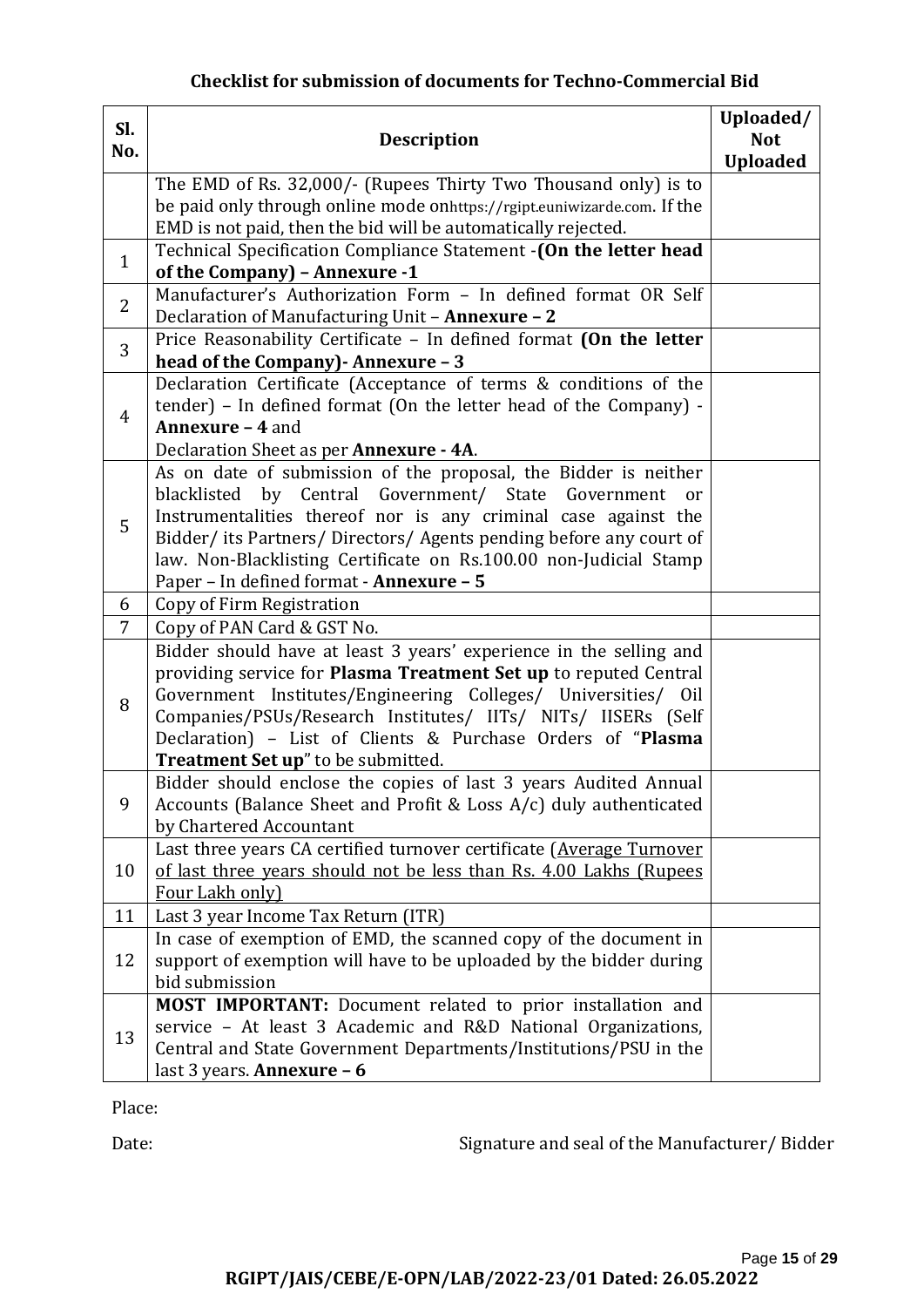#### **Technical Compliance Statement for Plasma Treatment Set up**

#### **(ON THE LETTER HEAD OF THE COMPANY)**

A plasma treatment chamber along with pumps and gauges, and an additional assembly to introduce liquid to submerge the sample is desired to be fabricated. The details of the design and its necessary components are given hereunder:

| Sr No          | Description                                                                                                                                                                             |                                                                                                                                                                                             | Qty.         | Comply/Not Comply |
|----------------|-----------------------------------------------------------------------------------------------------------------------------------------------------------------------------------------|---------------------------------------------------------------------------------------------------------------------------------------------------------------------------------------------|--------------|-------------------|
| 1              | chamber with top flange, plasma electrode, valves, liquid inlet<br>valve and related arrangement etc mounted on a small mounting<br>table                                               |                                                                                                                                                                                             | 1            |                   |
| $\overline{2}$ | Rotary pump 9 m3/hr, magnetically coupled, low noise rotary pump<br>with the following specs                                                                                            |                                                                                                                                                                                             |              |                   |
|                | I.                                                                                                                                                                                      | Pumping speed: 9 m <sup>3</sup> /hr or better                                                                                                                                               |              |                   |
|                | II.                                                                                                                                                                                     | Ultimate pressure with gas ballast: 10-2 bar or better                                                                                                                                      |              |                   |
|                | III.                                                                                                                                                                                    | Water vapor capacity: 210 g/h or better ar 50 Hz                                                                                                                                            |              |                   |
|                | IV.                                                                                                                                                                                     | Magnetically couples                                                                                                                                                                        |              |                   |
|                | V.                                                                                                                                                                                      | Rotation speed at 50 Hz: 1500 RPM                                                                                                                                                           |              |                   |
|                | VI.                                                                                                                                                                                     | Low noise. Emission sound level without gas ballast: 57 dB<br>or less                                                                                                                       |              |                   |
|                | VII.                                                                                                                                                                                    | Weight: 30 kg or less                                                                                                                                                                       |              |                   |
|                | VIII.                                                                                                                                                                                   | Leak rate safety valve: 10 <sup>-4</sup> mba l/s or better.                                                                                                                                 |              |                   |
|                | IX.                                                                                                                                                                                     | One year warranty                                                                                                                                                                           |              |                   |
| 3              |                                                                                                                                                                                         | Capacitance gauge: 0 to 10 torr                                                                                                                                                             | 1            |                   |
| 4              |                                                                                                                                                                                         | Throttle valve with connecting hardware for pump                                                                                                                                            | 1            |                   |
| 5              |                                                                                                                                                                                         | Needle valve for gas inlet to control the plasma                                                                                                                                            | 1            |                   |
| 6              | Plasma power supply (pulse DC, 40 kHz, 1kW) with following<br>technical specs:                                                                                                          |                                                                                                                                                                                             | $\mathbf{1}$ |                   |
|                | I.                                                                                                                                                                                      | Power output 1 kW or better                                                                                                                                                                 |              |                   |
|                | II.                                                                                                                                                                                     | Max bias voltage 1000 V or better.                                                                                                                                                          |              |                   |
|                | III.                                                                                                                                                                                    | Frequency: 40 kHz if fixed or better (variable frequency)                                                                                                                                   |              |                   |
|                | IV.                                                                                                                                                                                     | The power supply is a negative pressure pulsed DC power<br>supply (Negative of the power supply can be used for<br>biasing and positive to be connected to the grounded<br>vacuum chamber). |              |                   |
|                | V.                                                                                                                                                                                      | To be remotely controlled by analog voltage signals (for<br>turning power supply ON and OFF, setting bias voltage and<br>for measuring ionization current).                                 |              |                   |
|                | VI.                                                                                                                                                                                     | One year warranty                                                                                                                                                                           |              |                   |
| 7              | The manufacturer should have long experience in fabrication of<br>custom made instruments and must have provided custom-<br>made assemblies to IITs, IISERs, and leading national labs. |                                                                                                                                                                                             |              |                   |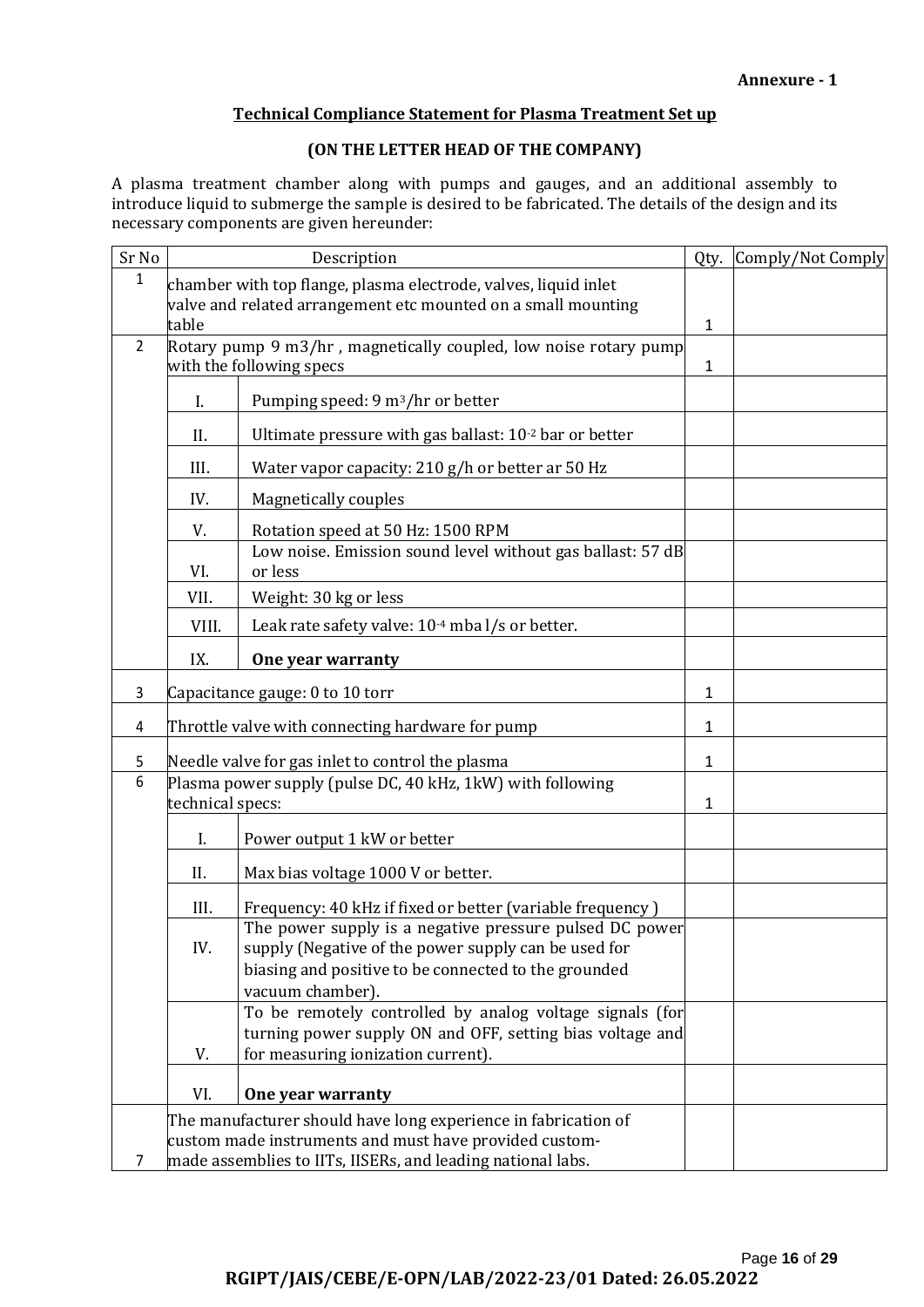# **Detail design of the assembly:**



**The overall unit:**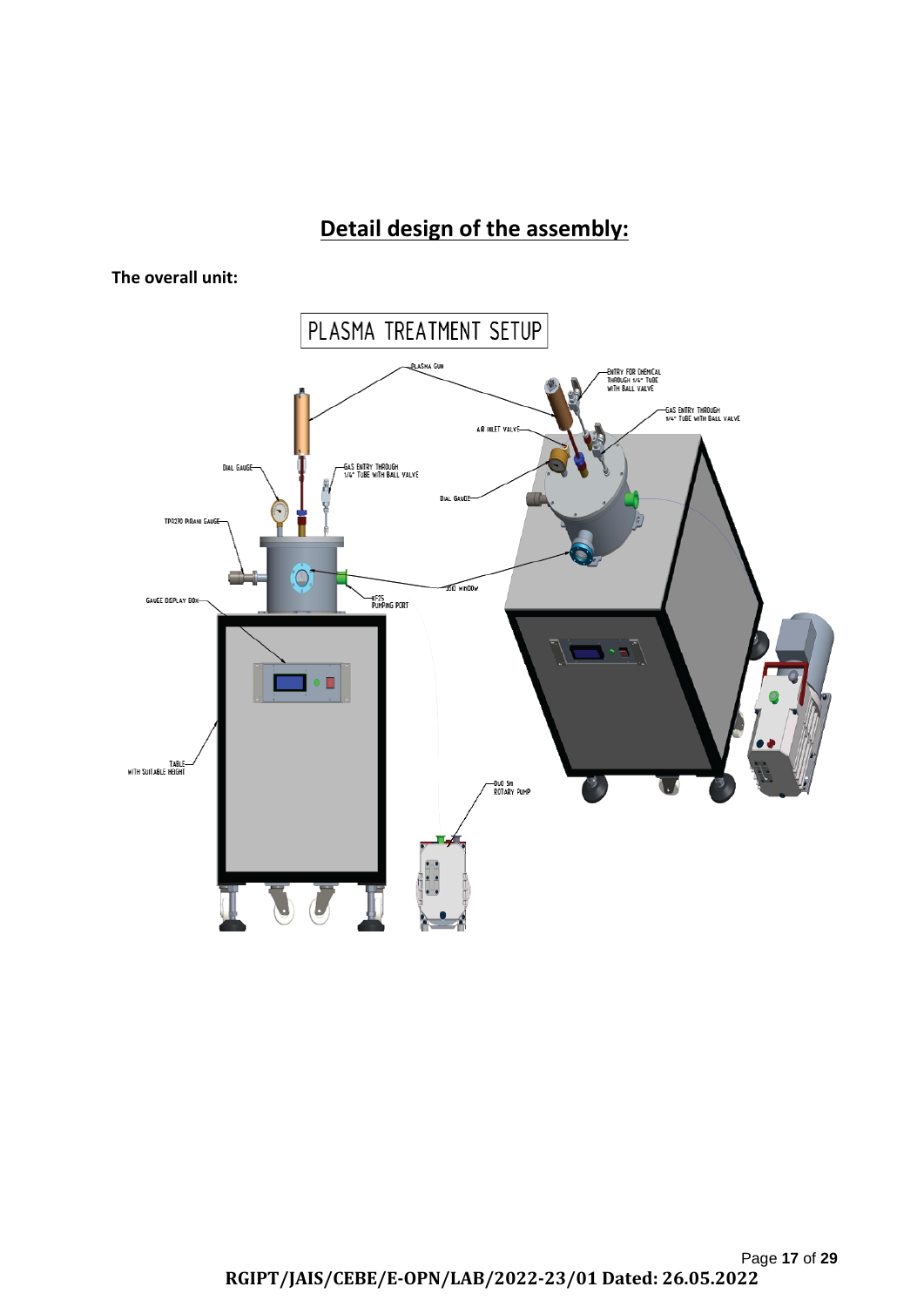**The main chamber:**



# **Please mention the brand, model no. & name of the equipment:**

Place:

Date: Signature and seal of the Manufacturer/Bidder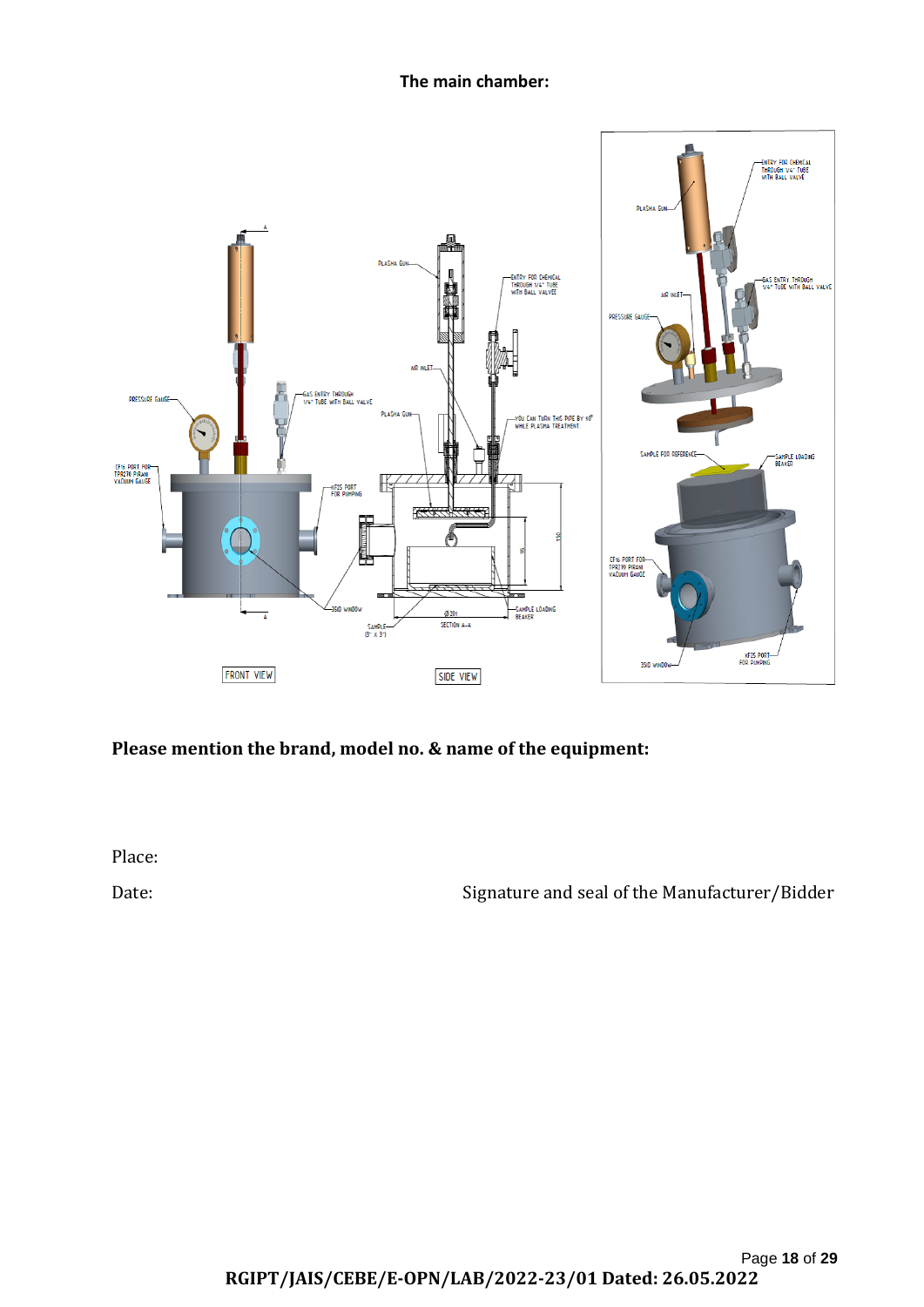### **MANUFACTURERS' AUTHORIZATION FORM (MAF)**

## **(ON THE LETTER HEAD OF THE COMPANY)**

**[NOTE:** The Bidder shall require the Manufacturer to fill in this Form in accordance with the instructions indicated. This letter of authorization should be **on the letterhead of the Manufacturer** and should be signed by a person with the proper authority to sign documents that are binding on the Manufacturer. It should be included by the Bidder in its bid]

No. Dated

Date: [**insert date (as day, month and year) of Bid Submission**]

Tender No.: [**insert number from Invitation for Bids**]

To, Director Rajiv Gandhi Institute of Petroleum Technology Mubarakpur, Mukhtia, Bahadurpur POST: Harbanshganj, Jais, Amethi - 229304

#### WHEREAS

We [**insert complete name of Manufacturer**], who are official manufacturers of [**insert type of goods manufactured**], having factories at **[insert full address of Manufacturers factories**], do hereby authorize [insert complete name of Bidder] to submit a bid the purpose of which is to provide the following Goods, manufactured by us [**insert name and or brief description of the Goods**], and to subsequently negotiate and sign the Contract.

We hereby extend our full guarantee and warranty in accordance with the General Conditions of Contract, with respect to the Goods offered by the above firm.

**Signed**: [insert signature(s) of authorized representative(s) of the Manufacturer]

**Name**: [insert complete name(s) of authorized representative(s) of the Manufacturer]

**Title/Designation**: [insert title]

**Duly authorized to sign this Authorization on behalf of**: [insert complete name of Bidder]

Dated on day of, [insert date of signing]

Yours faithfully,

(Name of manufacturers)

**OR**

**SELF DECLARATION OF MANUFACTURING UNIT**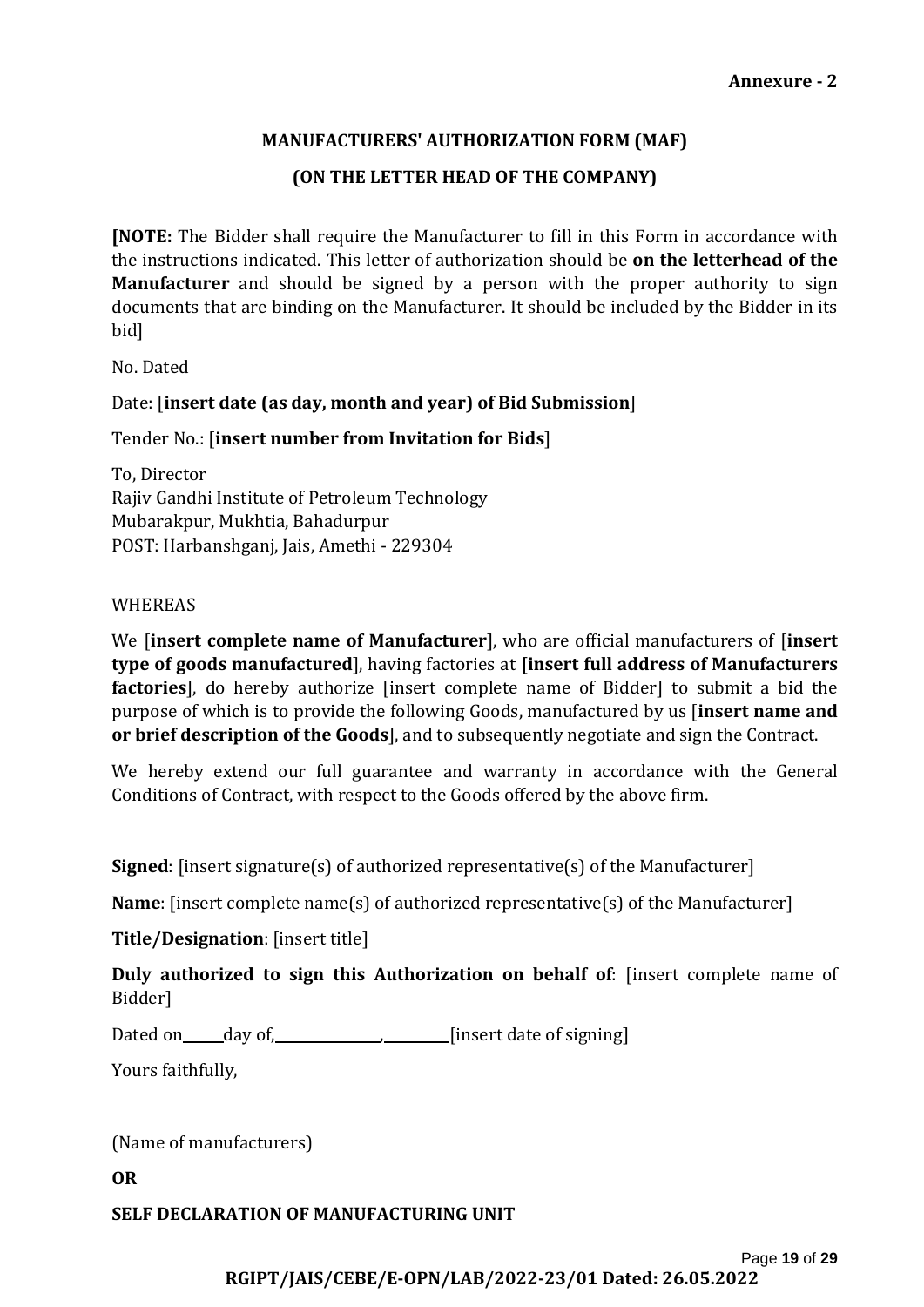## **PRICE REASONABILITY CERTIFICATE** (ON THE LETTER HEAD OF THE COMPANY)

It is certified that the rates quoted against Tender No. ......…………………………………………........ dated …………………………for the items vide our bid No. ……………………………………………………………………………………… dated ……………………..are exclusively for supply to ACADEMIC and RESEARCH Institutions and are not more than as charged to other Govt./PSU"s for similar supplies made in recent past. If they have been approved by the Director, RGIPT and if at any stage it has been found that the quoted rates are higher than the rates applicable to supply to Government then in such condition RGIPT, Amethi, will have the right to cancel the approved rates and to take legal action against the tenderer.

Yours faithfully,

(Name of manufacturers) (Signature with date) (Name and designation) Duly authorized to sign tender for and on behalf of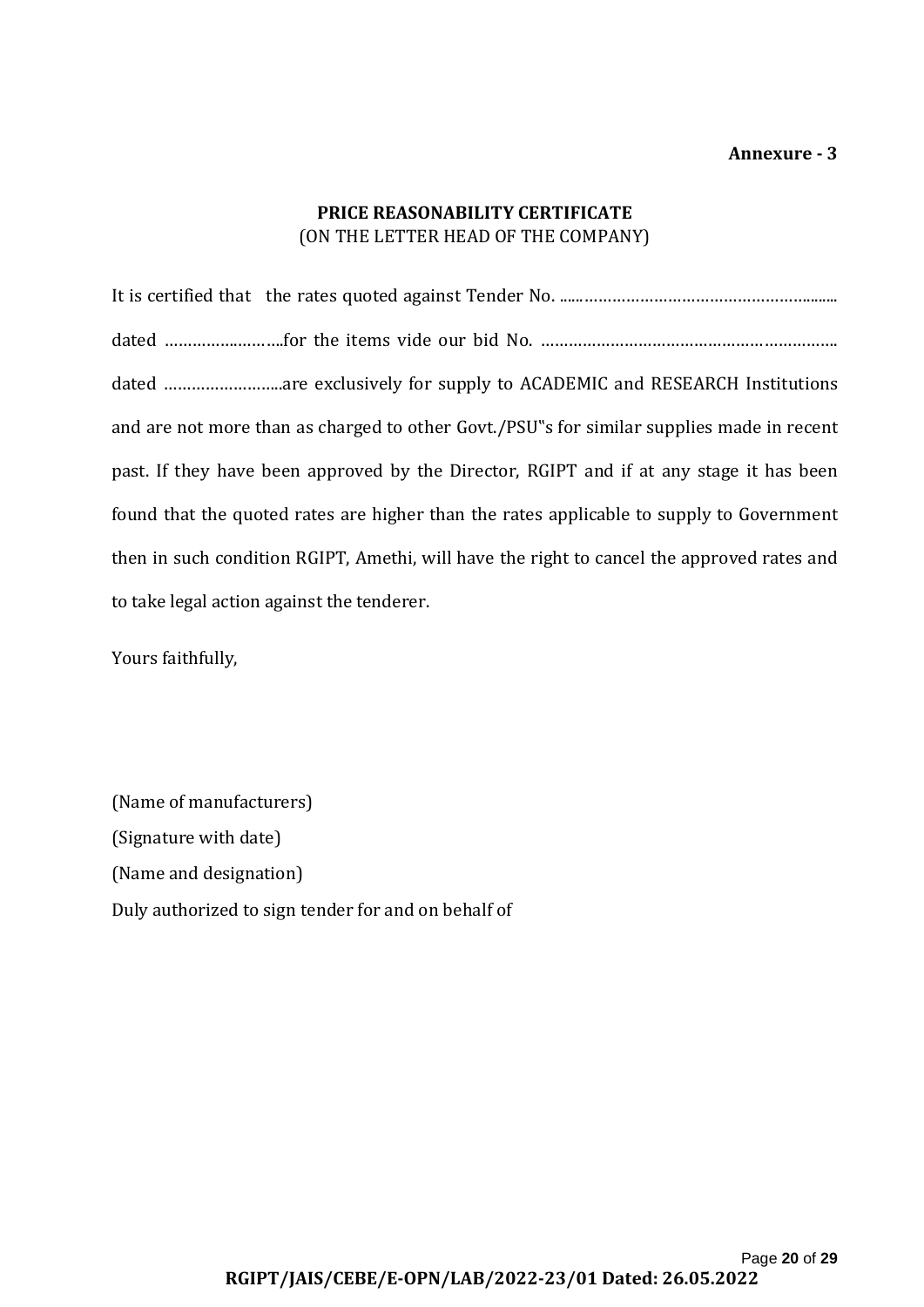**Annexure - 4**

## **DECLARATION (ACCEPTANCE OF TERMS & CONDITIONS)** (ON THE LETTER HEAD OF THE COMPANY)

- 1. I, ………………………………………. Son/Daughter of Shri ……………………………………………… Proprietor/ Partner/CEO/MD/Director/Authorized Signatory of M/s ………………………………………. am competent to sign this tender document.
- 2. I have carefully read and understood all the terms and conditions of the tender and hereby convey my acceptance of the same.
- 3. The information/ documents furnished along with the above application are true and authentic to the best of my knowledge and belief.
- 4. I/ we/ am are well aware of the fact that furnishing of any false information/ fabricated document would lead to rejection of my tender at any stage besides liabilities towards prosecution under appropriate law.
- 5. Each page of the tender document and papers submitted by my Company is authenticated, sealed and signed, and I take full responsibility for the entire documents submitted.

Date: ----------------------------------

Place: ---------------------------- Signature of the Authorized Person

| Full Name: --------------------------- |
|----------------------------------------|
|                                        |

Company Seal: ---------------------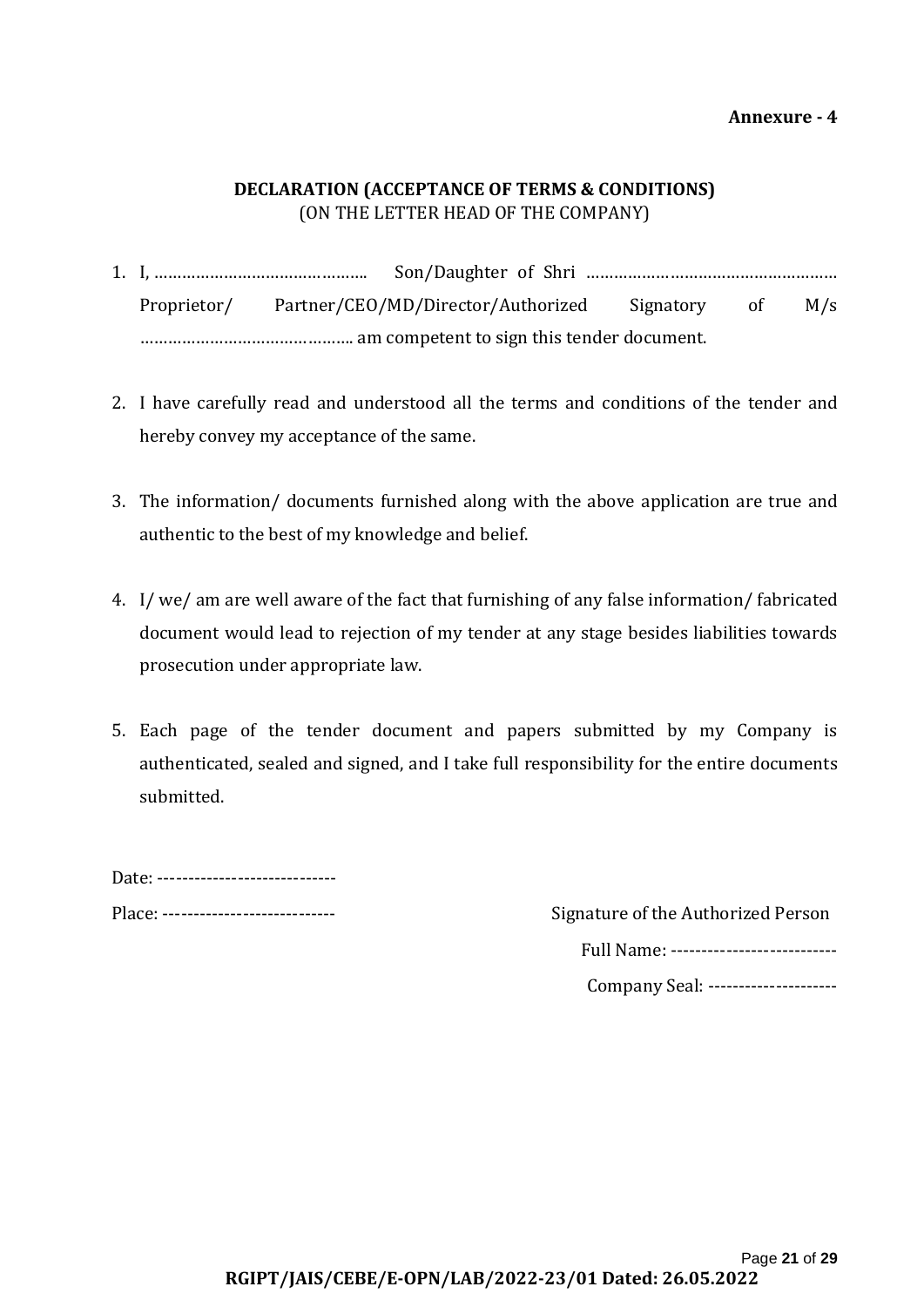#### **DECLARATION SHEET**

We, <u>\_\_\_\_\_\_\_\_\_\_\_\_</u> hereby certify that all the information and data furnished by our organization with regard to this tender specification are true and complete to the best of our knowledge. I have gone through the specification, conditions and stipulations in details and agree to comply with the requirements and intent of specification.

This is certified that our organization has been authorized (Copy attached) by the OEM to participate in Tender. We further certified that our organization meets all the conditions of eligibility criteria laid down in this tender document. Moreover, OEM has agreed to support on regular basis with technology / product updates and extend support for the warranty.

The prices quoted in the financial bids are subsidized due to academic discount given to RGIPT, Jais, Amethi.

| We, further specifically certify that our<br>organization has not been Black-Listed/De<br>Listed or put to any Holiday by any<br>Institutional Agency/ Govt. Department/<br>Public Sector Undertaking in the last three<br>years. |  |
|-----------------------------------------------------------------------------------------------------------------------------------------------------------------------------------------------------------------------------------|--|
| 1. Phone                                                                                                                                                                                                                          |  |
| 2.<br>Fax                                                                                                                                                                                                                         |  |
| E-mail<br>3.                                                                                                                                                                                                                      |  |
| <b>Contact Person Name</b><br>4.                                                                                                                                                                                                  |  |
| 5.<br>Mobile Number                                                                                                                                                                                                               |  |
| <b>TIN Number</b><br>6.                                                                                                                                                                                                           |  |
| <b>PAN Number</b><br>7.                                                                                                                                                                                                           |  |
| 8.<br>(In case of on-line payment of Tender Fees)<br>UTR No. (For Tender Fee)                                                                                                                                                     |  |
| (In case of on-line payment of EMD)<br>9.<br>UTR No. (For EMD)                                                                                                                                                                    |  |
| 10. Kindly provide bank details of the bidder in<br>the following format:<br>a) Name of the Bank                                                                                                                                  |  |
| b) Account Number                                                                                                                                                                                                                 |  |
| c) Kindly attach scanned copy of one<br>Cheque book page to enable us to return the<br>EMD to unsuccessful bidder                                                                                                                 |  |

(Signature of the Tenderer)

 Name: Seal of the Company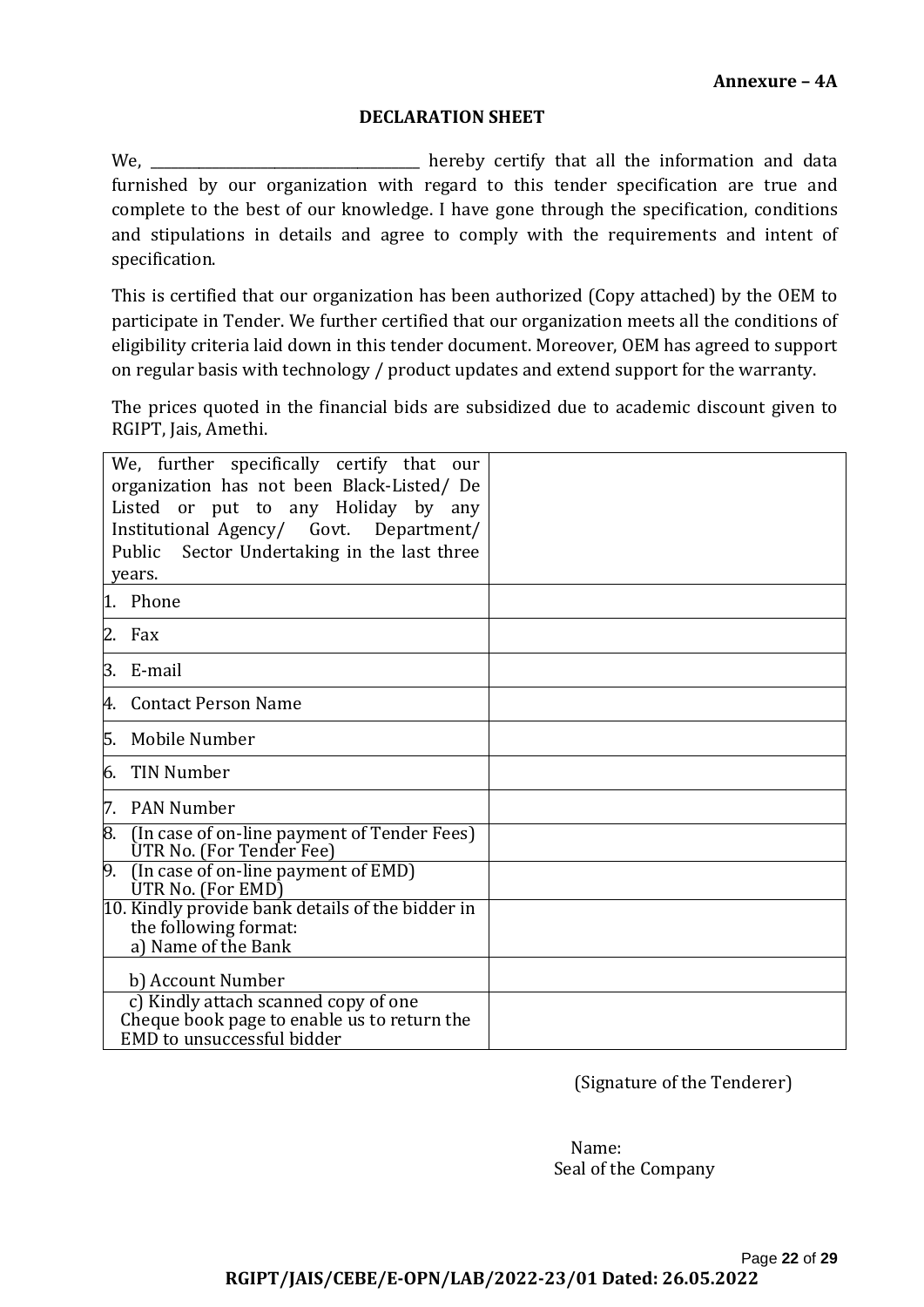#### **NON-BLACKLISTING DECLARATION**

It has been certified that all information provided in tender form is true and correct to the best of my knowledge and belief. No forged / tampered document(s) are produced with tender form for gaining unlawful advantage. We understand that RGIPT, Amethi is authorized to make enquiry to establish the facts claimed and obtain confidential reports from clients.

In case it is established that any information provided by us is false / misleading or in the circumstances where it is found that we have made any wrong claims, we are liable for forfeiture of EMD and or any penal action and other damages including withdrawal of all work/purchase orders being executed by us. **Further RGIPT, Amethi is also authorized to blacklist our firm/company/agency and debar us in participating in any tender/bid in future.**

I / We assure the Institute that neither I / We nor any of my / our workers will do any act/s which is improper / illegal during the execution in case the tender is awarded to us.

Neither I/We nor anybody on my/our behalf will indulge in any corrupt activities/practices in my/our dealing with the Institute.

**Our Firm/Company/Agency is not been blacklisted or banned by any Central Government Department/ State Government Department, PSU, University, Autonomous Institute or Any other Govt. Organization.**

Date **Signature of the Tenderer** Signature of the Tenderer

Place **Place** 

Stamp

**Note: This certificate should be executed on duly notarized ` 100/- Non Judicial Stamp Paper.**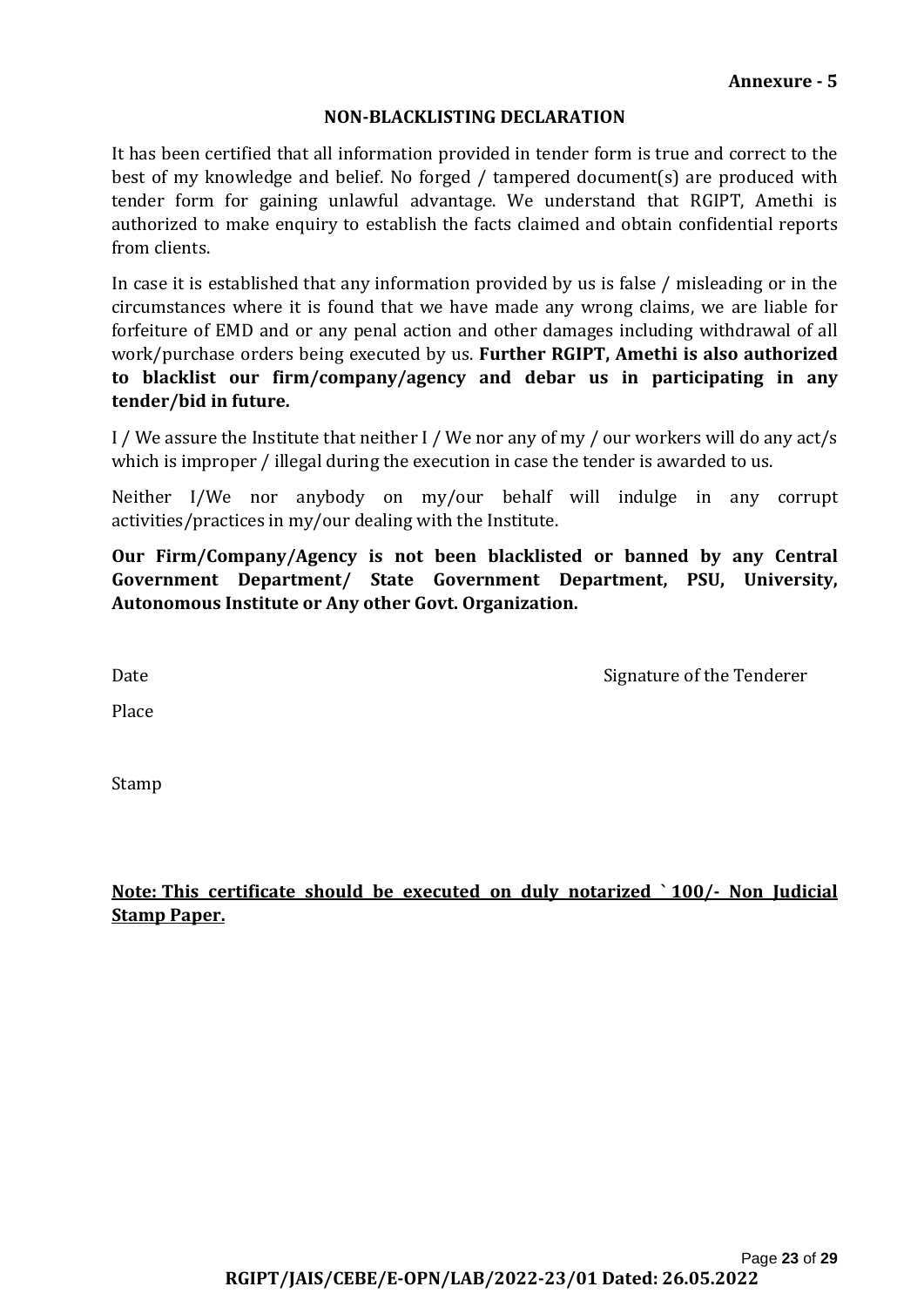## **List of Govt. Organization/Department/Institutes**

| List of Government Organization/Department/Institutes for whom the<br>Bidder has undertaken such work during last three years (must be supported<br>with work orders) |                        |                    |  |  |
|-----------------------------------------------------------------------------------------------------------------------------------------------------------------------|------------------------|--------------------|--|--|
| Name of the                                                                                                                                                           | <b>Name of Contact</b> | <b>Contact No.</b> |  |  |
| <b>Organization</b>                                                                                                                                                   | <b>Person</b>          |                    |  |  |
|                                                                                                                                                                       |                        |                    |  |  |
|                                                                                                                                                                       |                        |                    |  |  |
|                                                                                                                                                                       |                        |                    |  |  |
|                                                                                                                                                                       |                        |                    |  |  |
|                                                                                                                                                                       |                        |                    |  |  |
|                                                                                                                                                                       |                        |                    |  |  |
|                                                                                                                                                                       |                        |                    |  |  |

(Signature of the Tenderer)

Name:

Seal of the Company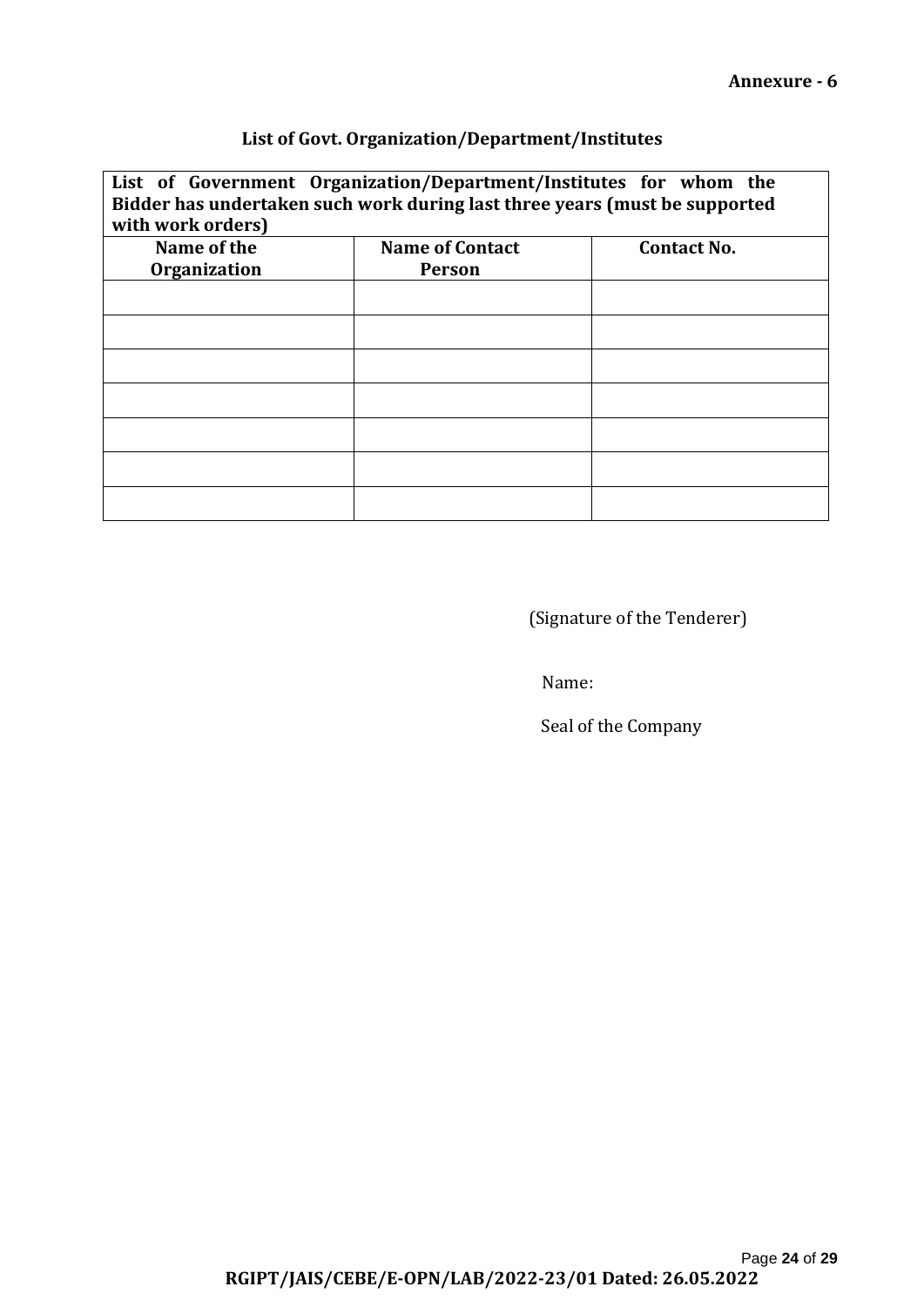

## **RAJIV GANDHI INSTITUTE OF PETROLEUM TECHNOLOGY**

## **CHECKLIST FOR SUBMISSION OF DOCUMENTS FOR**

## **FINANCIAL BID**

#### **For Exemptions:-**

- **1. For Customs duty exemption in terms of Govt. Notification No. 51/96- Customs dated 23.07.1996& 28/03 Customs dated 01.03.2003 and Central Excise duty Exemption in terms of govt. Notification No. 10/97 - Central Excise dated 01.03.1997 & 28/13- Central Excise dated 01.10.2013. Institute DSIR Notification No. TU/V/RG-CDE(1083)/2021 Dated:09.09.2021 Valid up to 31.08.2026**
- **2. For GST Exemption Notification No. 47/2017- Integrated tax (Rate).**

**The Company can bid in Foreign Currency or Indian Currency in the given format**

**The bidder may add rows as per requirement to include the prices of all components/ parts, warranties, installation etc. whichever applicable.**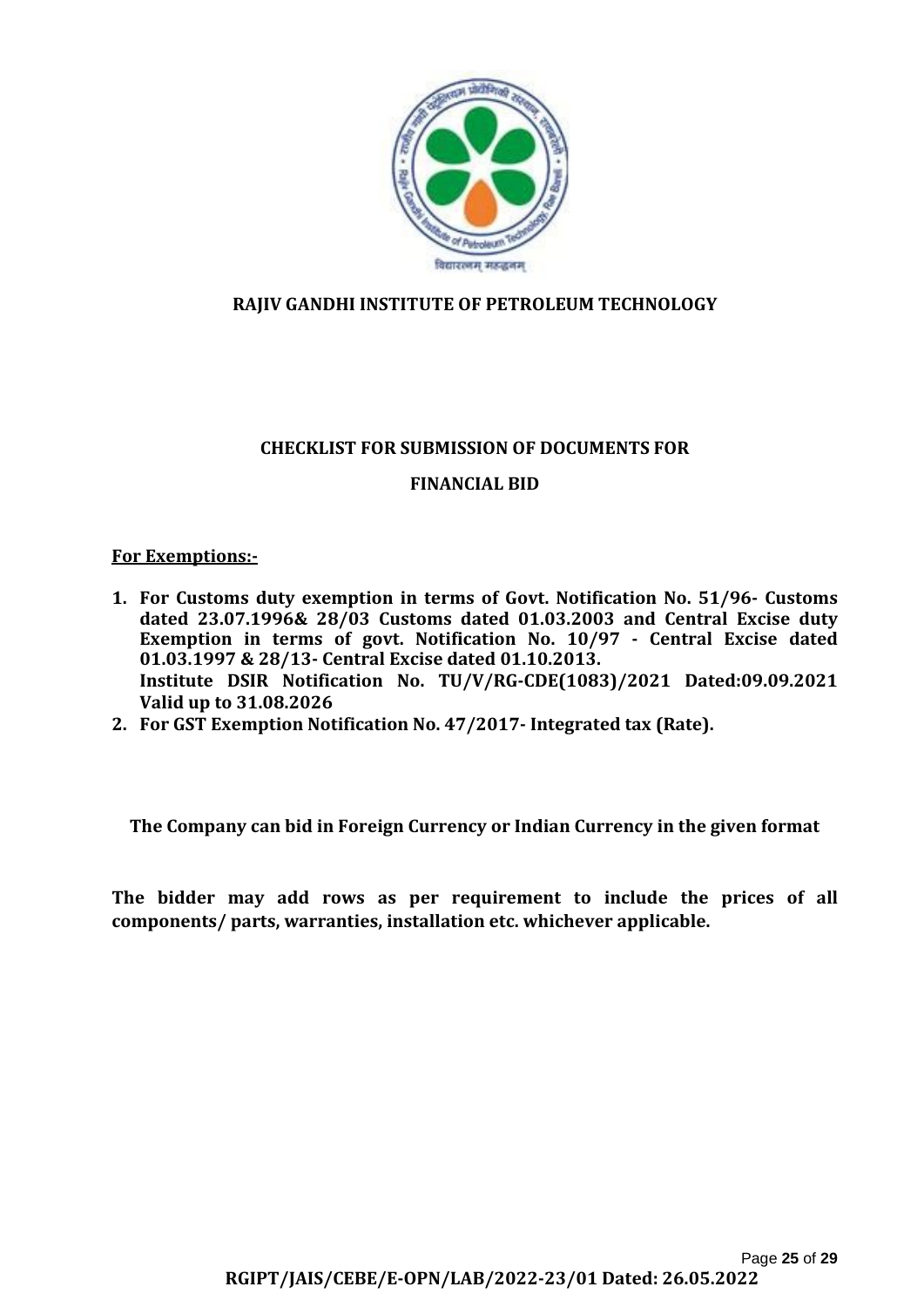#### **FINANCIAL BID – Plasma Treatment Set up**

#### **A. Financial Bid in Indian Currency:**

**I. Name of the Bidder/Tenderer: Name & Model No of offered goods:**

**Tender No.:**

| Sl.                                                          | <b>Details</b>                                                | <b>Total</b> |
|--------------------------------------------------------------|---------------------------------------------------------------|--------------|
| No.                                                          |                                                               | Amount       |
|                                                              |                                                               | (In INR)     |
| 1                                                            | Basic Cost of <b>Plasma Treatment Set up</b> with accessories |              |
|                                                              | defined in Technical Specifications Statement of the Tender   |              |
| $2^{\circ}$                                                  | <b>Add:</b> Cost of Warranty                                  |              |
| 3                                                            | <b>Add:</b> Packing & Forwarding Charges, If any              |              |
| 4                                                            | <b>Add:</b> Installation & Commissioning Charges, if any      |              |
| 5 <sup>1</sup>                                               | Add: Transportation Charges up to RGIPT, Jais, Amethi, if     |              |
|                                                              | any                                                           |              |
| 6                                                            | Add: GST (Taxes)                                              |              |
| Total Price (Sum of Sl. No 1 to 6) F.O.R RGIPT, Jais, Amethi |                                                               |              |
| <b>Price</b>                                                 |                                                               |              |

#### **Note: The Institute will provide DSIR & GST Exemption Certificate.**

#### **II. For Local Supplies -**

| Sl.<br>No.   | <b>Details</b>                                                    | <b>Total</b><br><b>Amount</b> |
|--------------|-------------------------------------------------------------------|-------------------------------|
|              |                                                                   | (In INR)                      |
| $\mathbf{1}$ | Cost of <b>Local Supplies</b> defined in Technical Specifications |                               |
|              | Statement of the Tender Document (Please mention the              |                               |
|              | items)                                                            |                               |
| $2^{\circ}$  | <b>Add:</b> Packing & Forwarding Charges, If any                  |                               |
| 3            | <b>Add:</b> Installation & Commissioning Charges, if any          |                               |
| 4            | Add: Transportation Charges up to RGIPT, Jais, Amethi, if         |                               |
|              | any                                                               |                               |
| $5^{\circ}$  | <b>Add:</b> Cost of Warranty                                      |                               |
| 6            | Add: GST (Taxes)                                                  |                               |
|              | Total Price (Sum of Sl. No 1 to 6) F.O.R RGIPT, Jais, Amethi      |                               |
|              | <b>Price</b>                                                      |                               |

I. Total Bid price in Indian Currency (Equipment Cost with accessories):…………………………….In words:…………………………………………………………. II. Total Bid price in Indian currency (Local Supplies):…………………………………… III. In words…………………………………………………………………………………………… **Grand Total (I+II) = ……………………………………………………………………………………………….. In words: ……………………………………………………………………………………………………..…..**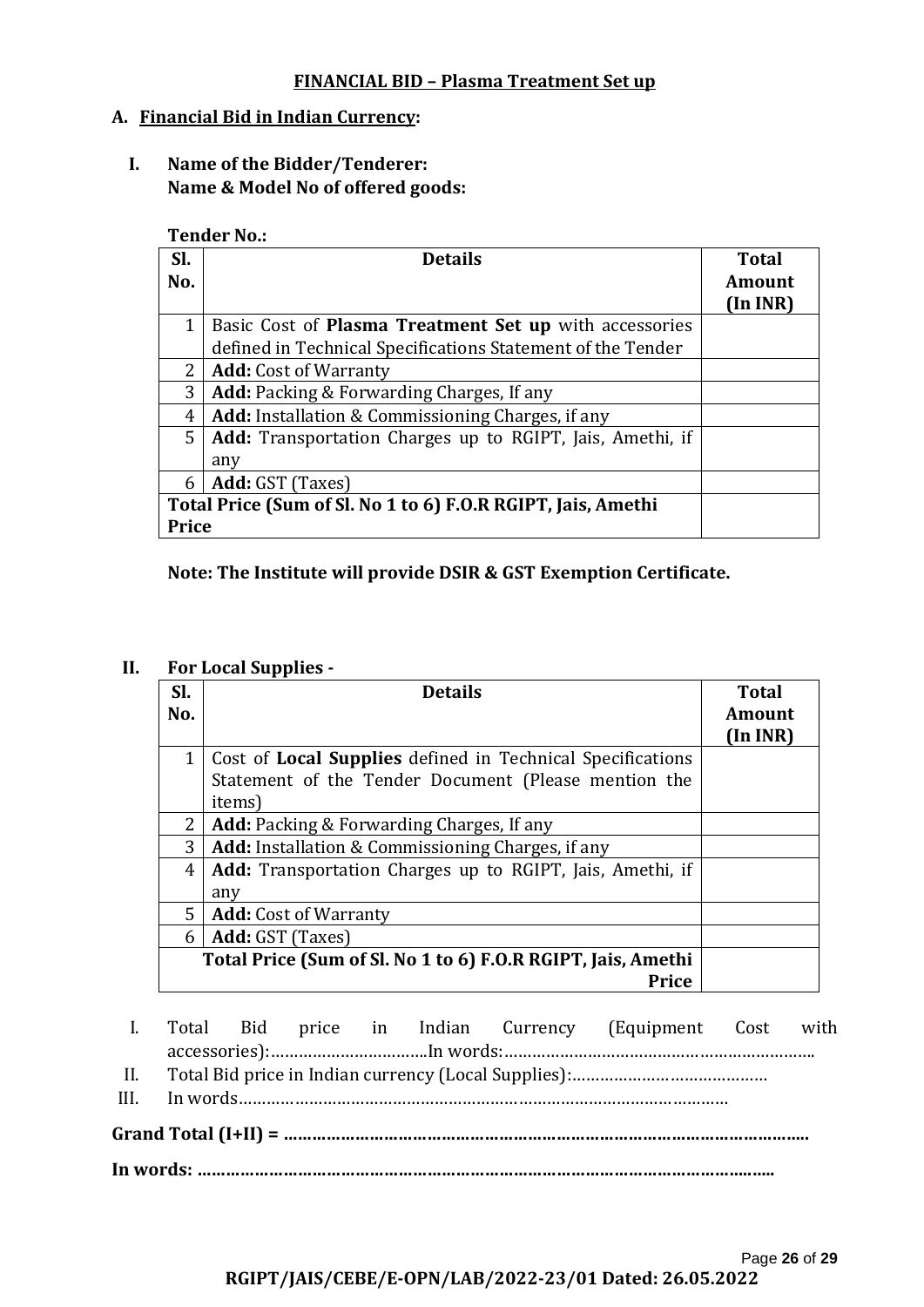- a) Indian Agents Name & Address
- b) The cost of optional items shall be indicated separately
- c) In case the price quoted in Foreign Currency (Other than INR), for the purpose of comparison the Exchange Rate prevailing on the date of opening of Financial Bid will be considered.

Date Signature of the Tenderer

Place Stamp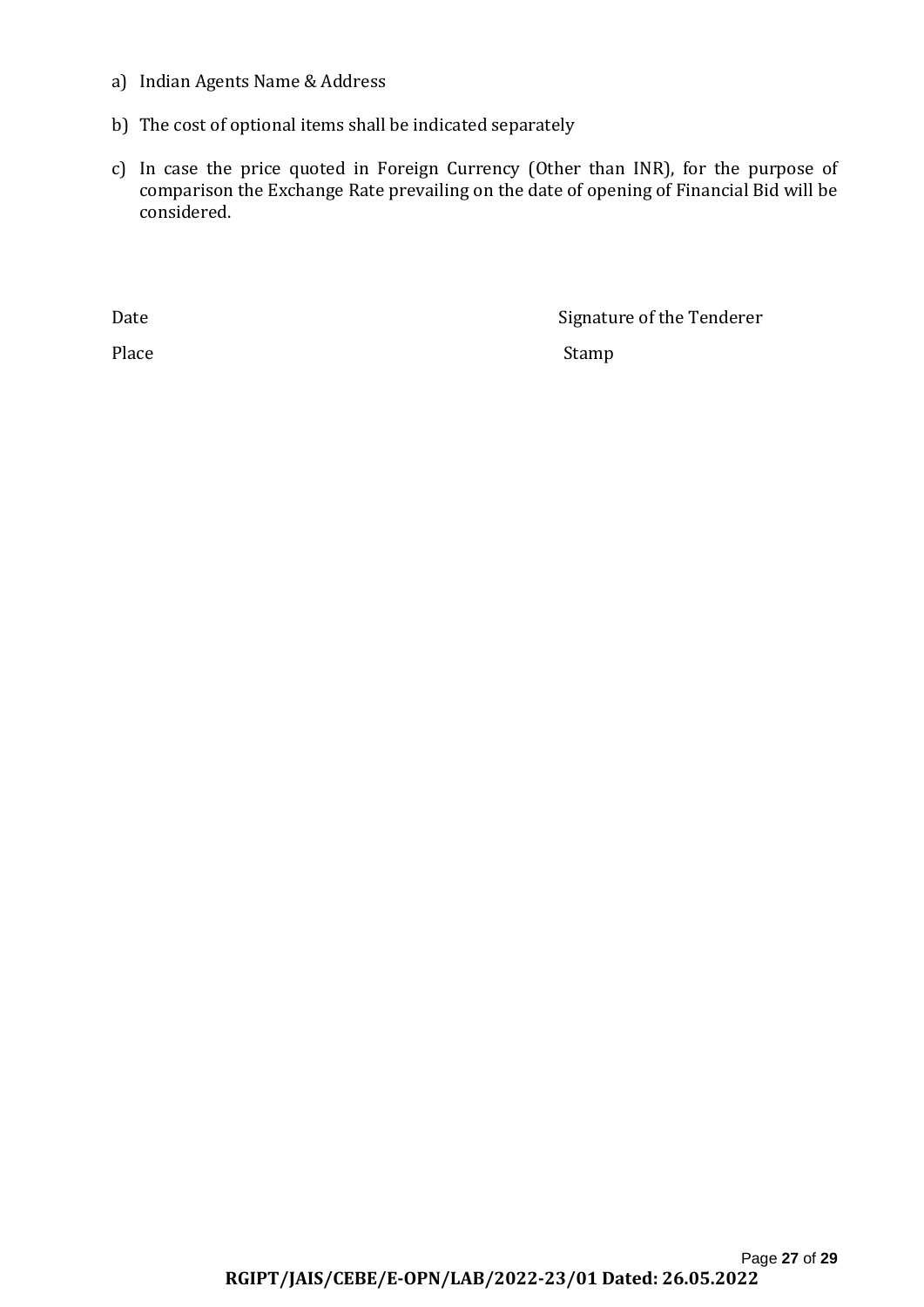## **B. Financial Bid in Foreign Currency:**

## **Price Schedule Form: Price schedule for goods being offered from abroad In currency other than INR (Indian Rupees) (Separate form to be used for each item offered) (ON THE LETTER HEAD OF THE COMPANY)**

#### **I. Name of the Bidder/Tenderer:**

#### **Name & Model No of offered goods:**

#### **Tender No.:**

(Separate Prices should be defined for each instrument)

| Sl.<br>No.     | <b>Details (Basic Cost of Equipment with accessories)</b>    | Price per<br>unit in $(-)$ |
|----------------|--------------------------------------------------------------|----------------------------|
| A.             | Country of origin                                            |                            |
|                | <b>Payment in Foreign Currency</b>                           |                            |
| 1              | C.I.F Price up to Indian Airport/port in foreign currency    |                            |
| $\overline{2}$ | Total Price at Indian Airport /port (C.I.F)                  |                            |
| <b>B.</b>      | <b>Reimbursement of Expenses (in Indian Rupees only)</b>     |                            |
| 3              | **Custom Duty against DSIR certificate (Please mentioned %   |                            |
|                | also)                                                        |                            |
| 4              | Custom clearance and other charges, if any (with breakup)    |                            |
| 5              | Inland Charges for Insurance & transportation to RGIPT Jais, |                            |
|                | Amethi                                                       |                            |
| 6              | Installation, commissioning and training Charges, if any     |                            |
|                | Cost of Warranty                                             |                            |
|                | Total Price F.O.R RGIPT, Jais, Amethi Price                  |                            |
|                | $(A + B)$ (Sum of Sl. No 1 to 7)                             |                            |

*\*\* RGIPT, Jais, Amethi have Custom/Excise Exemption Certificate.*

#### **For Local Supplies –**

| SI.<br>No.     | <b>Details</b>                                                                                                                                   | <b>Total</b>              |
|----------------|--------------------------------------------------------------------------------------------------------------------------------------------------|---------------------------|
|                |                                                                                                                                                  | <b>Amount</b> (In<br>INR) |
|                | Cost of <b>Local Supplies</b> defined in Technical Specifications<br>Statement of the Tender Document (Please mention the<br>items) In INR only. |                           |
|                | Add: Packing & Forwarding Charges, If any                                                                                                        |                           |
| 3 <sup>1</sup> | Add: Installation & Commissioning Charges, if any                                                                                                |                           |
| 4 <sup>1</sup> | Add: Transportation Charges up to RGIPT, Jais, Amethi, if<br>any                                                                                 |                           |
| 5 <sub>1</sub> | <b>Add:</b> Cost of Warranty                                                                                                                     |                           |
| 6              | Add: GST (Taxes)                                                                                                                                 |                           |
|                | Total Price (Sum of Sl. No 1 to 6) F.O.R RGIPT, Jais, Amethi<br>Price                                                                            |                           |

- I. Total Bid price in **Foreign Currency** (Equipment Cost with accessories):……………... In words:…………………………………………………**………………**…………………………
	- Page **28** of **29 RGIPT/JAIS/CEBE/E-OPN/LAB/2022-23/01 Dated: 26.05.2022**